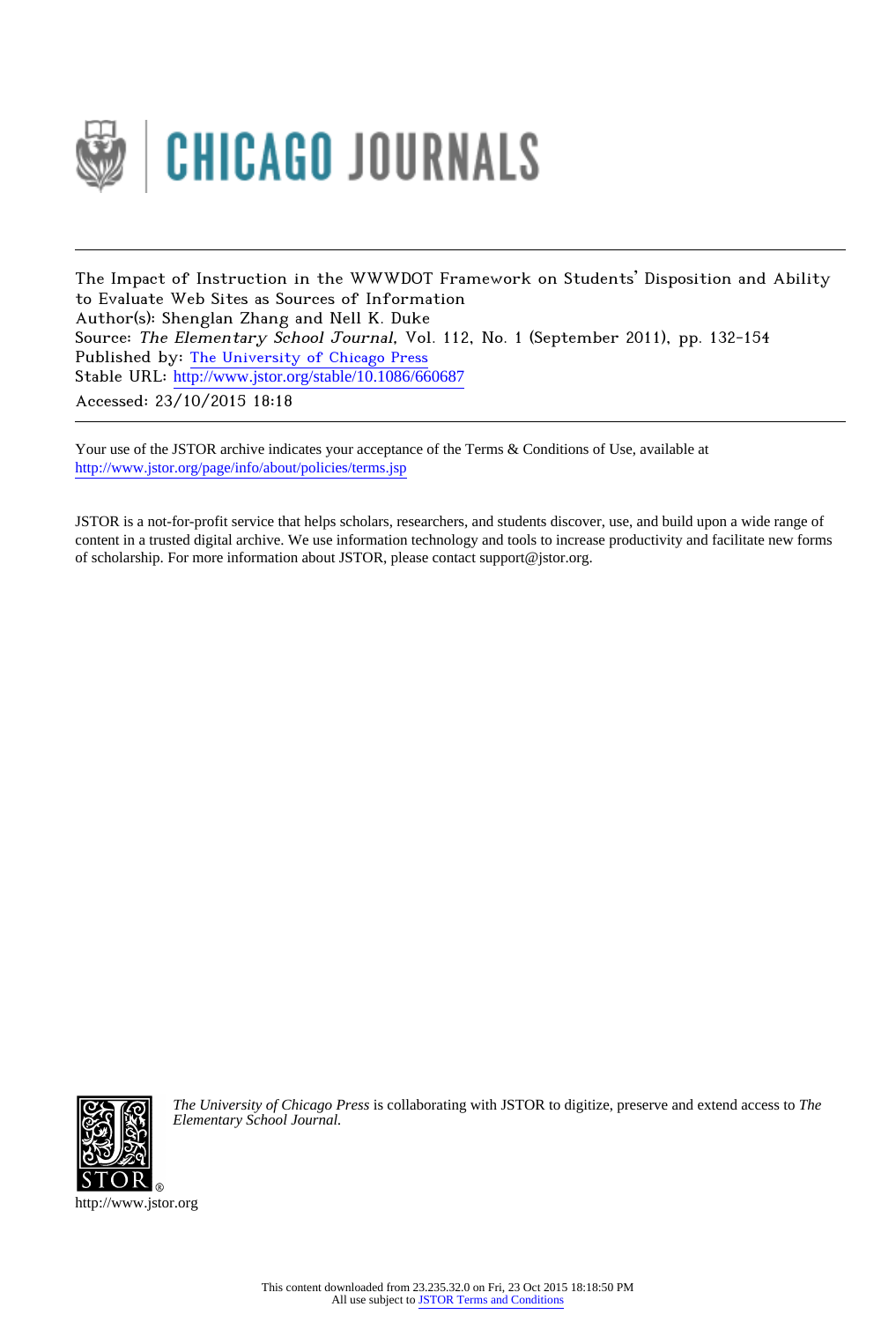# **THE IMPACT OF INSTRUCTION IN THE WWWDOT FRAMEWORK ON STUDENTS' DISPOSITION AND ABILITY TO EVALUATE WEB SITES AS SOURCES OF INFORMATION**

#### **ABSTRACT**

Much research has demonstrated that students are largely uncritical users of Web sites as sources of information. Research-tested frameworks are needed to increase elementary-age students' awareness of the need and ability to critically evaluate Web sites as sources of information. This study is a randomized field trial of such a framework called WWWDOT. A matched-pair design involving 12 grade 4 and 5 classes was adopted. Data were collected through 3 assessments administered before and after the intervention: a questionnaire, a Single Web Site Evaluation Task, and a Web Site Ranking Task. ANCOVA and ordinal regression analyses reveal that students taught the WWWDOT framework became more aware of the need to evaluate information on the Internet for credibility and were better able to evaluate the trustworthiness of Web sites on multiple dimensions. However, students' overall judgment and ranking of the relative trustworthiness of Web sites was not improved.

Shenglan Zhang

**IOWA STATE** UNIVERSITY

Nell K. Duke MICHIGAN STATE UNIVERSITY

H E Internet has become a part of many people's daily lives. Nearly all U.S.<br>public schools have access to the Internet (National Center for Education<br>Statistics [NCES], 2005), as do the majority of U.S. households (U.S. C **H E** Internet has become a part of many people's daily lives. Nearly all U.S. public schools have access to the Internet (National Center for Education Statistics [NCES], 2005), as do the majority of U.S. households (U.S. Census Bureau, 2011). Not only do students have access to the Internet, as of 2002 the most common foci of students' Internet use (Lenhart, Simon, & Graziano, 2001;

THE ELEMENTARY SCHOOL JOURNAL VOLUME 112, NUMBER 1 © 2011 by The University of Chicago. All rights reserved. 0013-5984/2011/11201-0007 \$10.00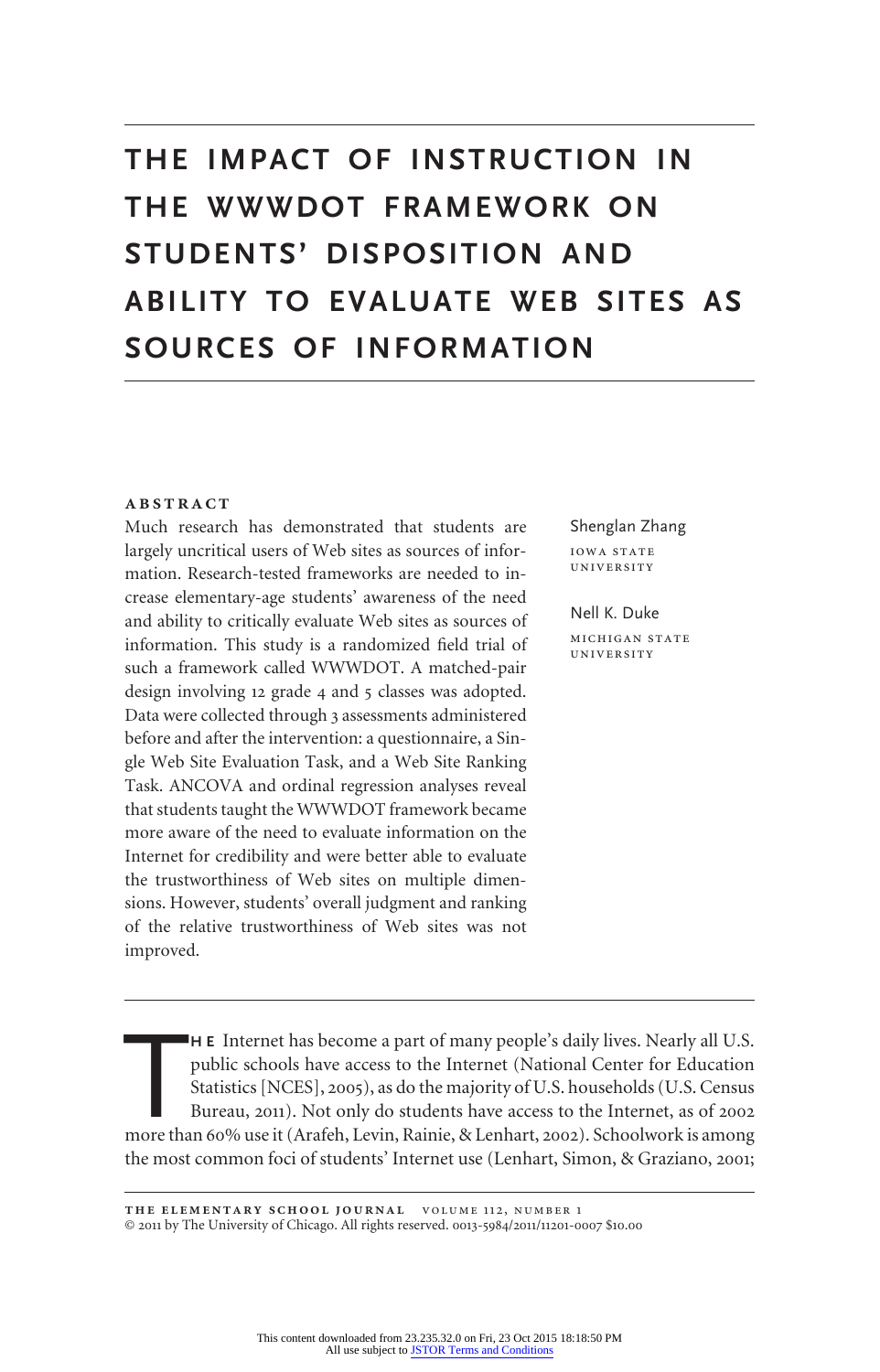NCES, 2006). At the elementary level specifically, as of 2000, 31% of teachers reported assigning research using the Internet (NCES, 2000). Although we were unable to find study findings on teachers' assignment of Internet research more current than 2000, our experiences working with teachers in schools in recent years suggest that subsequent surveys will likely reveal even greater proportions.

The Internet provides a great deal of information. However, unlike printed text that is published, most of the information on the Internet is unfiltered; it generally has not gone through processes of screening or sanctioning by editors, publishers, librarians, and so on. This makes it even more important for students to be aware of the need and to know how to evaluate the quality of information they encounter online. Research shows that many students do not take a critical view when they read on the Internet (e.g., Hoffman, Wu, Krajcik, & Soloway, 2003; Kafai & Bates, 1997; Killi, Laurinen, & Marttunen, 2008; Kuiper, Volman, & Terwel, 2005; Lorenzen, 2001; New Literacies Research Team & Internet Reading Research Group, 2006; Wallace, Kupperman, Krajcik, & Soloway, 2000). In fact, students often regard information on the Web as of higher value and authority than its print counterpart (Schacter, Chung, & Dorr, 1998). With information on the Web, it is even more crucial than for print texts for students to realize the need and the ability for critical evaluation of the quality of the information presented (Eagleton, Guinee, & Langlais, 2003; Leu, 2002).

The call to teach students how to critically evaluate Web sites as sources of information has been taken up in a number of professional resources (e.g., Eagleton et al., 2003; University of California, Berkeley, 2009) and research projects (e.g., Baildon & Baildon, 2008; Davis & Kirkpatrick, 2002; Graesser et al., 2007; Iding, Landsman, & Nguyen, 2002; Quintana, Zhang, & Krajcik, 2005). However, controlled studies to test the efficacy of specific frameworks for teaching Web site evaluation at the elementary level are needed.

The purpose of this study was to test WWWDOT, a framework for improving elementary school students' awareness of the need and their ability to evaluate Web sites as sources of information, in a randomized field trial. This framework was designed to develop students' disposition to evaluate Web sites—a fundamental and especially appropriate step for elementary-age students—as well as to help students learn to evaluate Web sites on at least six dimensions: authorship, currency, purpose, organization, whether the Web site meets the students' needs, and what to do after reading (e.g., additional material to read).

# **Rationale and Review of the Literature**

Students Tend Not to Critically Evaluate Web Sites

Much research has been done on students' reading behavior on the Internet. Results consistently show that students rarely evaluate the reliability and authority of information on the Web (Hirsh, 1999; Hoffman et al., 2003; Kafai & Bates, 1997; Kuiper et al., 2005; Lorenzen, 2001; New Literacies Research Team & Internet Reading Research Group, 2006; Slone, 2002; Wallace et al., 2000; Walraven, Brand-Gruwel, & Boshuizen, 2009).

A survey of Internet usage and online reading found that only 4% of students reported checking the accuracy of information found on the Web at school, even as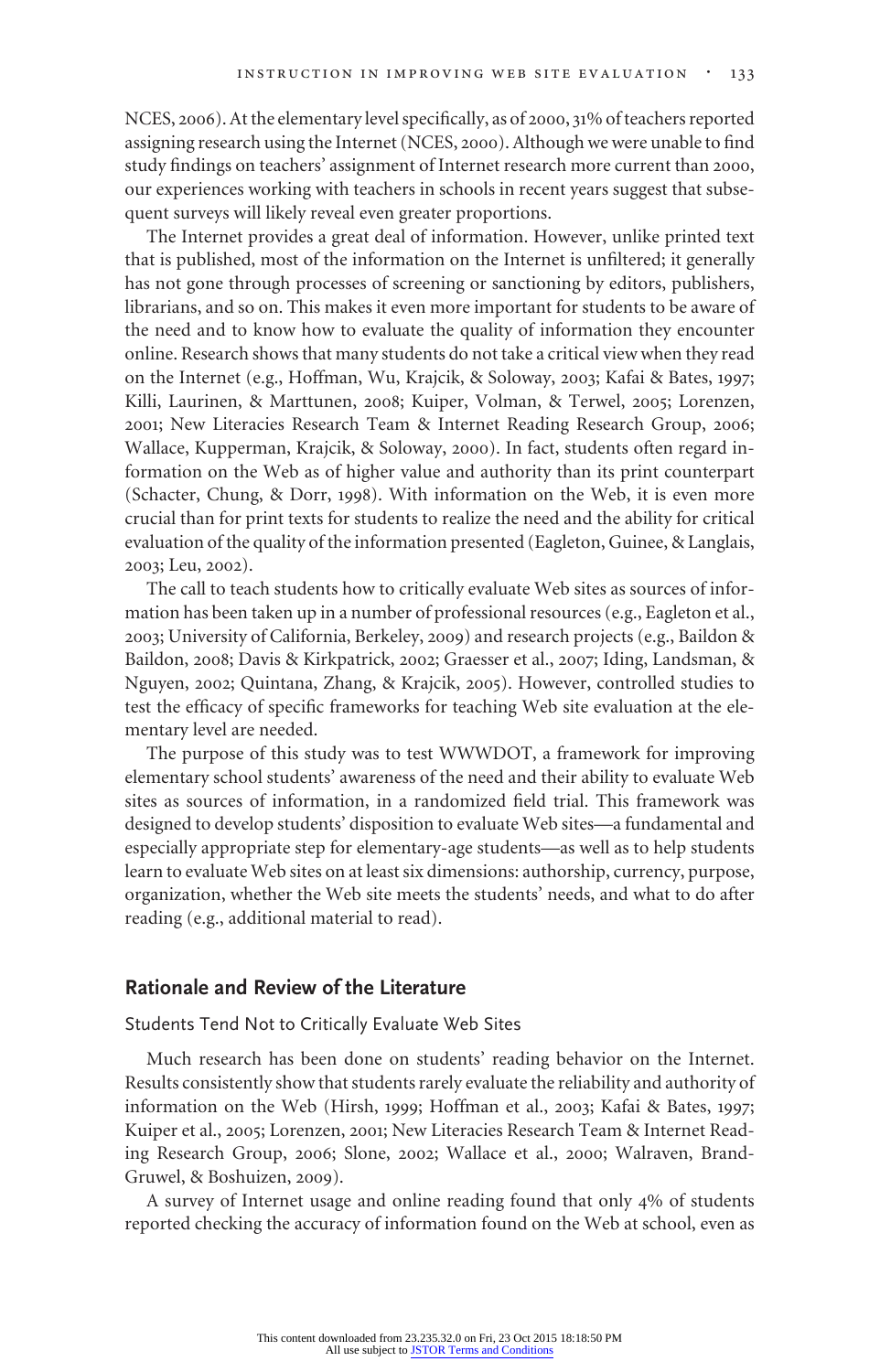late as middle school; only 2% of students reported doing so outside of school (New Literacies Research Team & Internet Reading Research Group, 2006). For these middle school students, Henry (2007) found that, among Internet reading tasks, critical reading tasks were especially challenging. For example, less than 15% responded correctly to a survey item that "measured critical evaluation of the reliability of an information source" (Henry, 2007, p. 128). Together, studies suggest the importance of teaching students about the need to evaluate the trustworthiness of information on Web sites and appropriate criteria for doing so (Agosto, 2002; Lorenzen, 2001).

# Critically Evaluating Web Sites Includes Matching the Information Resources with Needs

In addition to teaching students to evaluate the credibility of Web sites, it is also crucial to teach them to evaluate the relevance of information on Web sites, that is, to decide whether the information on the Internet meets their needs (Henry, 2007). Readers are sometimes distracted by visually attractive Web sites (Agosto, 2002); this sometimes results in readers forgetting to think about their original purpose or goal for reading the sites. Evaluation of Web sites should also include consideration of the readability and accessibility of the site (Baildon & Baildon, 2008; Henry, 2007), although elementary students' ability to assess this accurately may be limited.

# Research-Tested Approaches Are Needed to Improve Students' Critical Evaluation of Web Sites

Teachers, technology specialists in schools, researchers, and many others have been calling for training students to critically evaluate information on the Internet (Baildon & Baildon, 2008; Davis & Kirkpatrick, 2002; Graesser et al., 2007; Iding et al., 2002; Quintana et al., 2005). Some have proposed, and in some cases researched, ways to do so (Burke, 2000; Eagleton & Dobler, 2007; Hawes, 1998; Henry, 2007; Schrock, 1999). For example, Hawes (1998) suggested asking students a list of questions that could help them analyze the information they found on the Internet. Schrock (1999) argued that teachers should teach students to evaluate Web sites from three perspectives: authority of author; content, bias, and authenticity of information; and presentation. Baildon and Baildon (2008) suggested having students ask themselves questions including, Can I understand the information on my own? Is the information current? Can I find at least one other source with the same information? After explicit instruction in these questions, Baildon and Baildon found that students in their fourth-grade classroom were more likely to analyze Web sites based on readability, trustworthiness, and usefulness. They were also less likely to say they would use a problematic Web site that was presented to them. This and other literature suggests that teaching students to evaluate Web sites as sources of information is needed and possible. However, randomized field trials (e.g., Towne & Hilton, 2004) are needed to measure the impact of specific approaches to teaching Web site evaluation at the elementary level.

# **Theoretical Framework**

This study is informed by a new-literacies perspective (Leu, 2002; Leu, Kinzer, Coiro, & Cammack, 2004) and the concept of critical literacy (Burbules, 1997; Lankshear,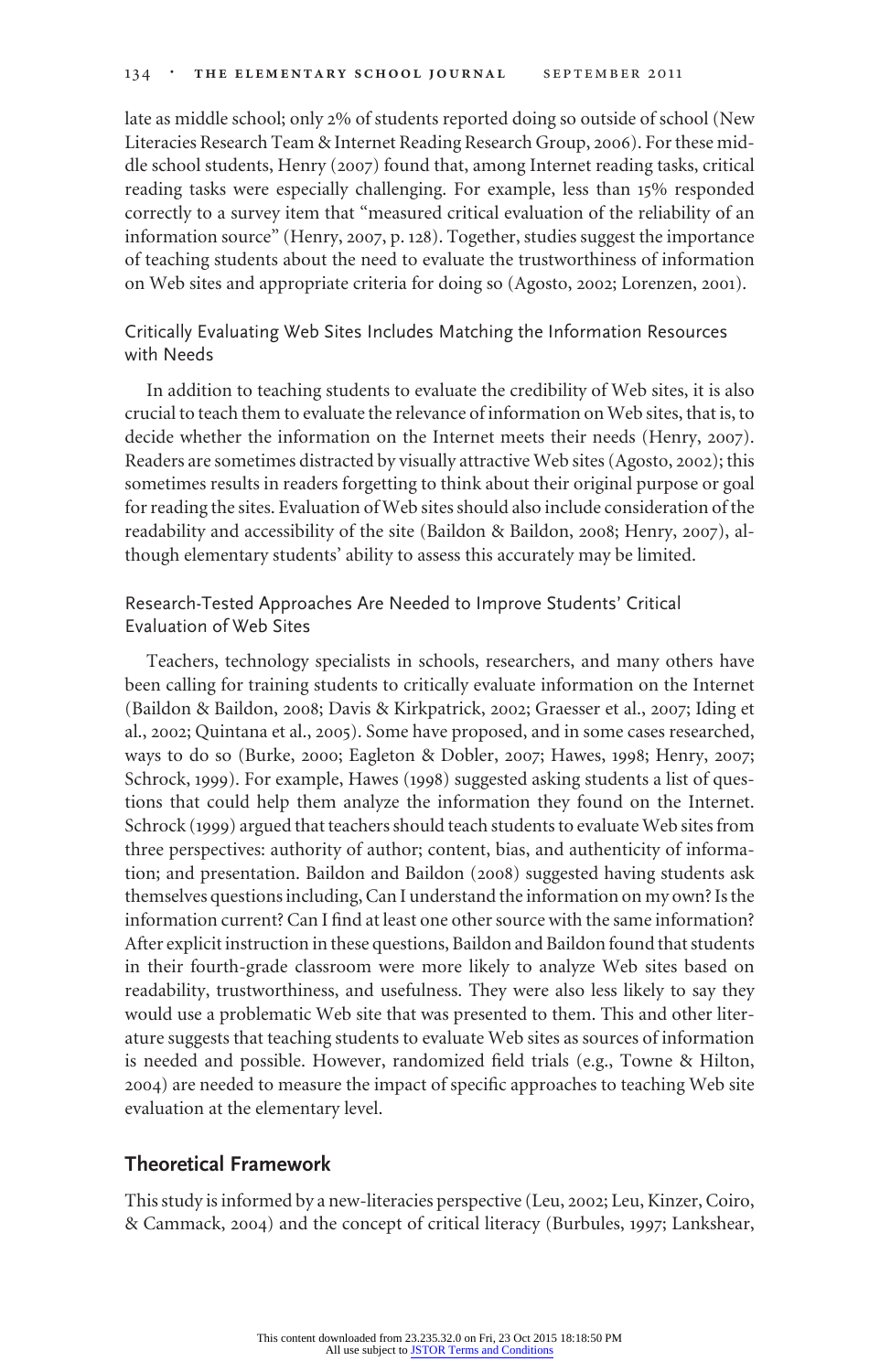1997). According to the new-literacies perspective, the ability to construct meaning in multimodal textual environments is a basic and essential skill of the digital age, one that should be central in classroom instruction (Lankshear & Knobel, 2003; Leu et al., 2004). The new literacies of the Internet and other information communication technologies (ICTs) include the skills, strategies, and dispositions necessary to identify important questions; locate, critically evaluate, and synthesize information; and communicate information to others. Critical evaluation of information is the focus of this study. As such, some concepts from critical literacy perspectives guide the work. Critical literacy includes, among other things, critical thinking about the meaning of information in general, including information that comes from the Internet (Burbules, 1997; Lankshear, 1997; Lankshear & Knobel, 2003). Critical literacy includes the need for readers to understand the positioning of a text—why and from what perspective it was written—and to approach the Internet with a selective, evaluative, and questioning stance (Burbules & Callister, 2000). We believe that the elementary level is the ideal time to develop awareness of the need to critically evaluate Web sites as sources of information.

# **The WWWDOT Framework**

Evaluating Web site credibility is a highly complicated process (Zhang & Duke, 2008). During this complex process, different factors weigh differently. For example, an outdated Web site written by a credible source may be more trustworthy than an updated Web site written by a person without appropriate credentials. Credibility is a continuum with the most trustworthy on one end and the least trustworthy on the other. The WWWDOT framework is an effort to make students aware of some key dimensions that they can collect information on to help them place Web sites on this continuum.

The WWWDOT framework was designed to support students' critical evaluation of information on Web sites by encouraging them to think about at least six things when considering using a Web site for information: who wrote it, why it was written, when it was written, does it help meet my needs, organization of the site, and to-do list for the future (see Table 1). The acronym was thought to make the tool easier for elementary students and teachers to remember. Acronyms have been used successfully in teaching other routines for learners to engage in (e.g., Graham & Harris, 2005). We selected these particular dimensions based on what we viewed as likely to be most useful and appropriate for elementary-age students. For example, we deliberately chose not to include consulting background knowledge, as elementary-age children often do not have background knowledge that would serve as a good guide for evaluating Web sites. Thus, we emphasized evaluation using other means, including corroboration with other Web sites. Although these elements are listed and taught separately, they are certainly interrelated.

## Who Wrote This and What Credentials Do They Have?

Identifying authorship and authors' qualifications and examining authors' perspectives and funding sources are critical for any type of reading, but this act seems even more pertinent when reading in the environment of the Internet, where there are often no filtering or sanctioning bodies for publishing (American Library Asso-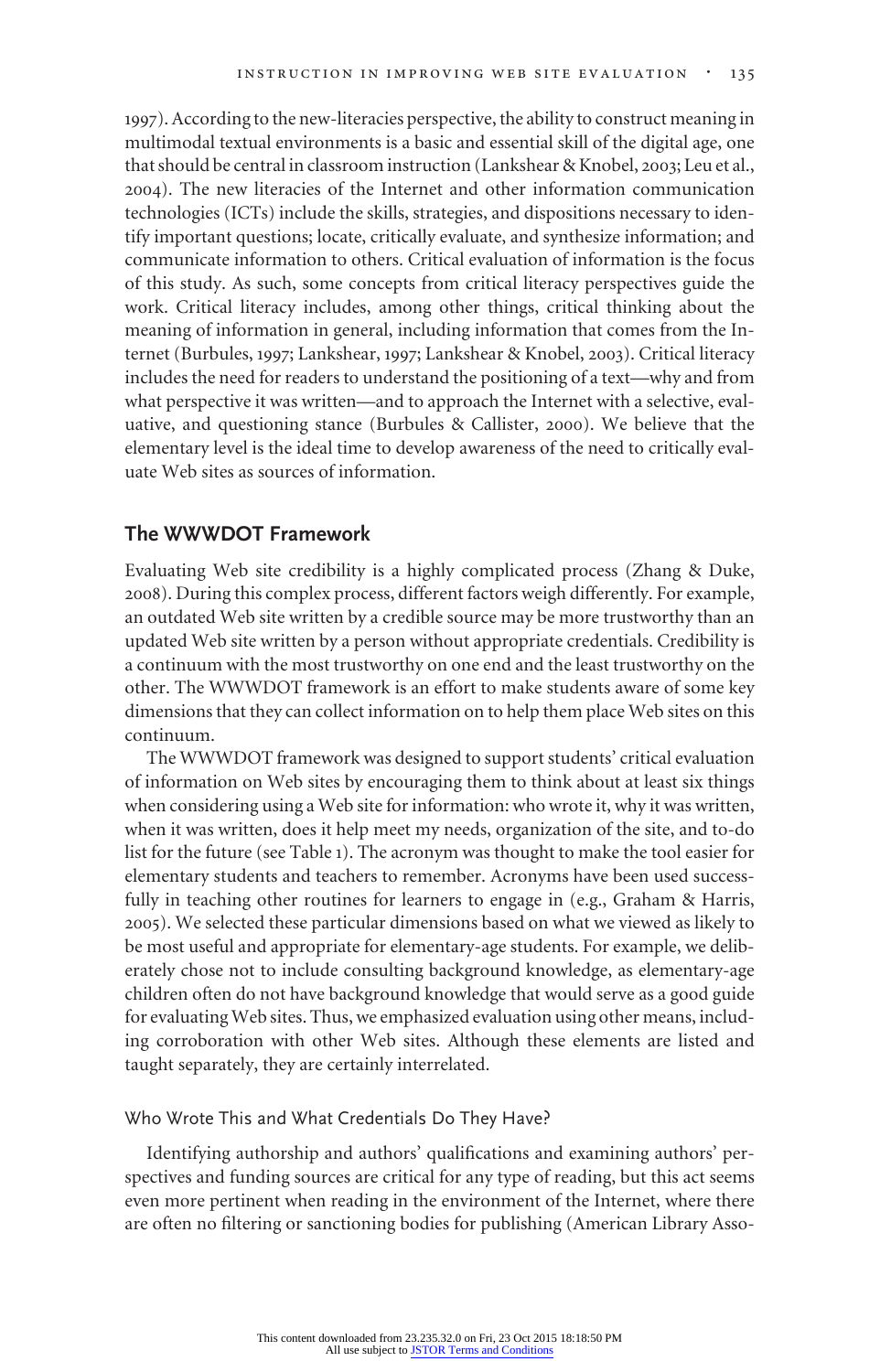| WWWDOT                                                  | Some Key Teaching Points                                                                                                                                                                                                                                             |  |  |
|---------------------------------------------------------|----------------------------------------------------------------------------------------------------------------------------------------------------------------------------------------------------------------------------------------------------------------------|--|--|
| Who wrote this and what<br>credentials do they<br>have? | • Check author's name, credentials, contact information.<br>• If no author is identified, check who sponsors the Web site.<br>• If no sponsor is identified, check signs of qualification of author such as<br>self-contradictions or spelling/grammatical mistakes. |  |  |
| Why did they write it?                                  | • Be aware of possible purposes of writing: to entertain, to share, to sup-<br>port, to inform, to educate, to sell, and to persuade.<br>• Be aware that one topic can be approached differently with different                                                      |  |  |
| When was it written and<br>updated?                     | purposes.<br>• Understand there are three categories of works: timeless, limited life,<br>time sensitive.                                                                                                                                                            |  |  |
|                                                         | • Understand that timeliness may also reflect whether the author is still<br>maintaining the site.                                                                                                                                                                   |  |  |
| Does this help meet my<br>needs (and how)?              | • Ask questions, including: Does the site give the type of information that<br>I need? Is it too difficult for me?                                                                                                                                                   |  |  |
| Organization of Web site                                | • Be aware that knowing how a Web site is organized helps readers to<br>navigate and find information.                                                                                                                                                               |  |  |
|                                                         | • Be aware that knowing how a Web site is organized can help readers<br>understand the content                                                                                                                                                                       |  |  |
| To-do list for the future                               | • Have a plan, which may help diminish distraction.<br>• Use a to-do list to keep track of additional Web sites and other sources to<br>achieve a better understanding of the topic.                                                                                 |  |  |

#### Table 1. The WWWDOT Framework

ciation [ALA], 2011; Burbules & Callister, 2000; Burke, 2000; Eagleton & Dobler, 2007; Hawes, 1998; Schrock, 1999).

#### Why Did They Write It?

Regardless of who the author of a Web site is, it is important to judge whether he/she or the organization provides thorough and accurate information (Burbules & Callister, 2000; Hawes, 1998; Schrock, 1999). Generally speaking, thoroughness and accuracy are to a large degree dependent on the writing's purposes, such as to entertain, share, support, inform, educate, sell, and persuade (Burke, 2000).

#### When Was It Written and Updated?

Some information, especially news and technology, is outdated very quickly. Some has a longer but still limited life because of rapid advances in its field, such as psychology or biology, among others (Harris, 2007). Therefore, it is important to note when information on a Web site was written or updated (ALA, 2011; Eagleton & Dobler, 2007). In addition, the timeliness of a Web site reflects whether the author is still maintaining an interest in the page, or has abandoned it. This can also be one of the criteria to assess the usefulness of a Web site.

## Does This Help Meet My Needs? (and How?)

Readers need to evaluate Web sites to see whether and how they meet their needs (Henry, 2007). A question that readers can ask as they get an overview of a Web site and before they dig deeply into specific parts of the site is, does it provide the type of information that I need? It is also important to judge the reading level of the materials (Henry, 2007). Many Web sites are beyond the reading level of most elementary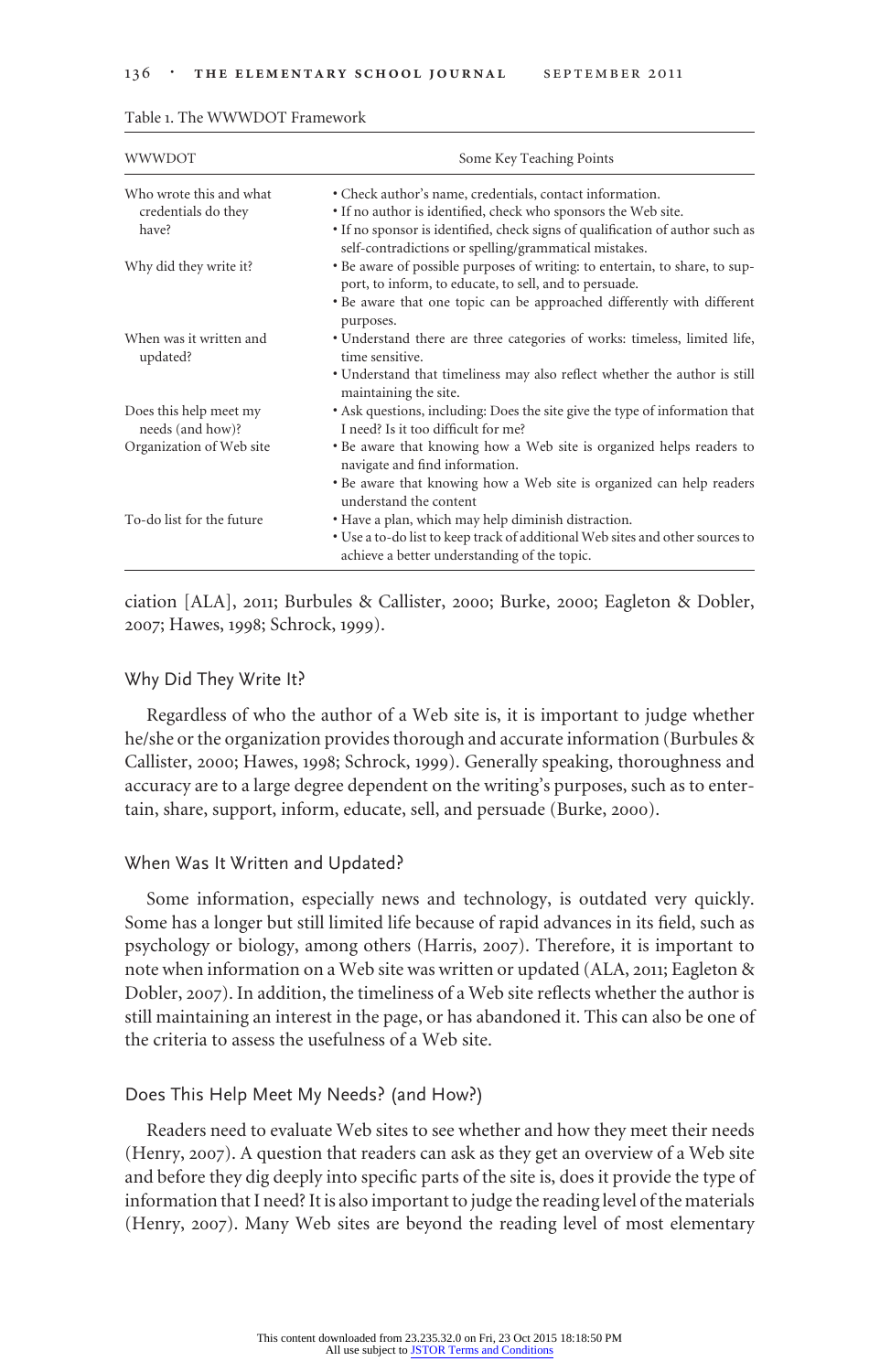school students (Kamil & Lane, 1998). Even if a Web site is trustworthy and provides information that a student needs, it may be too challenging for the student to use effectively.

## Organization of the Web Site

Having an idea of how a Web site is organized is crucial (ALA, 2011; Schrock, 1999). The structure of a Web site plays an important role in helping readers navigate through the site and read information on it (Calisir & Gurel, 2003; McDonald & Stevenson, 1998; Nimwegen, Pouw, & Oostendorp, 1999; Rouet & Levonen, 1998; Waniek, Brunstein, Naumann, & Krems, 2003). Getting familiar with the organization of a Web site helps readers understand the content (Coiro & Dobler, 2007). Furthermore, given that graphs and photos can enhance or supplement the content (Baskin, 1997; Card, Mackinlay, & Shneiderman, 1999; Larkin & Simon, 1987), by noticing where the graphs and photos are, readers could intentionally seek help from them to enhance their understanding of the other information presented on the Web site (Zhang & Duke, 2008). A poorly laid out Web site suggests at least an unprofessional approach to Web publishing and reduces its trustworthiness as well as its utility.

#### To-Do List for the Future

One important way to evaluate the trustworthiness of a source is to compare the information it provides with the information provided by other sources. Indeed, we found that good adult Internet readers often looked across multiple sources to verify information (Zhang & Duke, 2008). The to-do list for the future is designed in part to encourage this behavior.

In addition, developing a plan for future activities while reading Web sites may help readers manage their learning. Readers can easily become disoriented by the vast amount of information on the Internet, lose track of sites to which they could return or other resources they could use, or forget other activities that could enhance their learning of the topic (McDonald & Stevenson, 1998). The plan, if developed while reading a Web site, can include additional texts suggested by the Web site for later reading. It can also include activities that could help readers understand a certain topic in other ways, such as asking a librarian a question, sharing what they learn about the topic with others, and so on.

## Research Question

This study was designed to address the following research question: What is the impact of instruction in the WWWDOT framework, if any, on fourth- and fifthgrade students' awareness of the need and ability to critically evaluate Web sites as sources of information?

# **Method**

We used an experimental design to assess the impact of teaching fourth- and fifthgrade students the WWWDOT framework. Paired randomization was used in assigning control and experimental groups. In the control group, students did what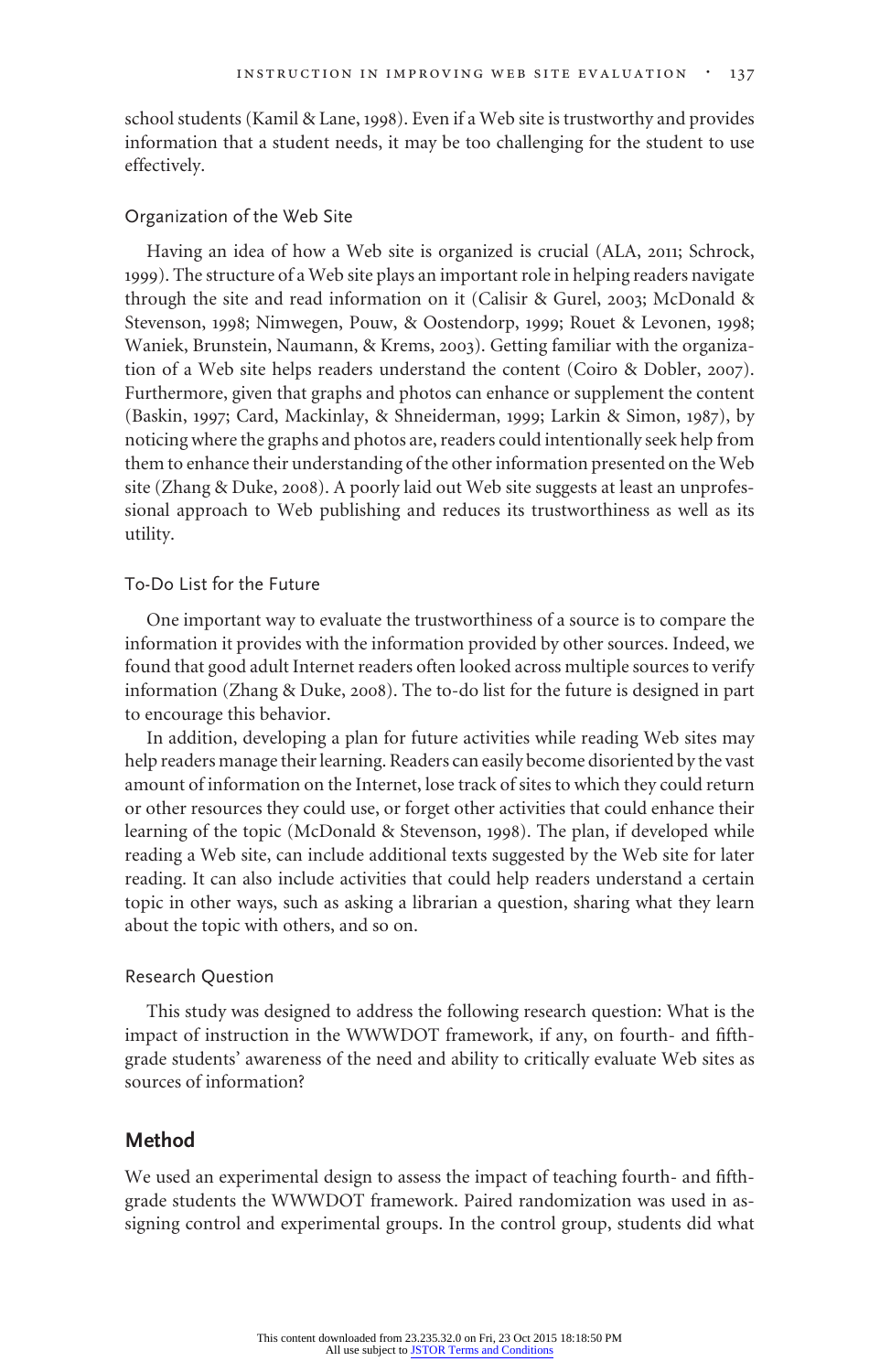| Variable        | N              | $\%$ |  |
|-----------------|----------------|------|--|
| Gender:         |                |      |  |
| Female          | 136            | 56.2 |  |
| Male            | 106            | 43.8 |  |
| ESL status:     |                |      |  |
| Yes             | 3              | 1.2  |  |
| No              | 224            | 92.6 |  |
| Missing         | 15             | 6.2  |  |
| Special ed.:    |                |      |  |
| Yes             | 37             | 15.3 |  |
| No              | 190            | 78.5 |  |
| Missing         | 15             | 6.2  |  |
| Grade:          |                |      |  |
| $\overline{4}$  | 123            | 50.8 |  |
| 5               | 119            | 49.2 |  |
| Age (in years): |                |      |  |
| 8               | 3              | 1.2  |  |
| 9               | 55             | 22.7 |  |
| 10              | 111            | 45.9 |  |
| $11\,$          | 53             | 21.9 |  |
| 12              | $\overline{2}$ | .8   |  |
| Missing         | 18             | 7.4  |  |

Table 2. Demographic Statistics of the Participating Students

they normally do during the equivalent time of the day. In the experimental group, classes were taught the WWWDOT framework in four 30-minute lessons. Several assessments were administered to both groups before and after the intervention to test whether teaching the WWWDOT framework to fourth- and fifth-grade students had an impact on their awareness of the need and their ability to critically evaluate Web sites as sources of information.

#### Participants

**Students.** A total of 242 fourth- and fifth-grade students in 12 classes from three schools in three school districts within the same geographic area participated in this study. Demographic statistics of the participating students are presented in Table 2. Eight classes were from a suburban school, two were from a rural school, and another two classes were from an urban school. Mean consent rates for the control and experimental groups were 81% and 83%, respectively. Only two students (of 228 valid responses) indicated that they had never used the Internet, and only 15 students (of 221 valid responses) reported that they did not have Internet access at home, with no statistically significant differences by condition. Fourth- and fifth-grade scores on the Michigan Educational Assessment Program from the three participating schools indicate that 80%–97% of students in the participating schools were proficient in reading.

For the 12 classes, there were six teachers: two computer teachers (one with four classes, one with two), two full-day classroom teachers, and two classroom teachers who switched students for some subject areas (having two classes each). Given the relatively small sample and heterogeneity of participating schools and districts, classes were placed in matched pairs on the basis of demographic characteristics of the student population. Then, within each pair, one class was randomly assigned to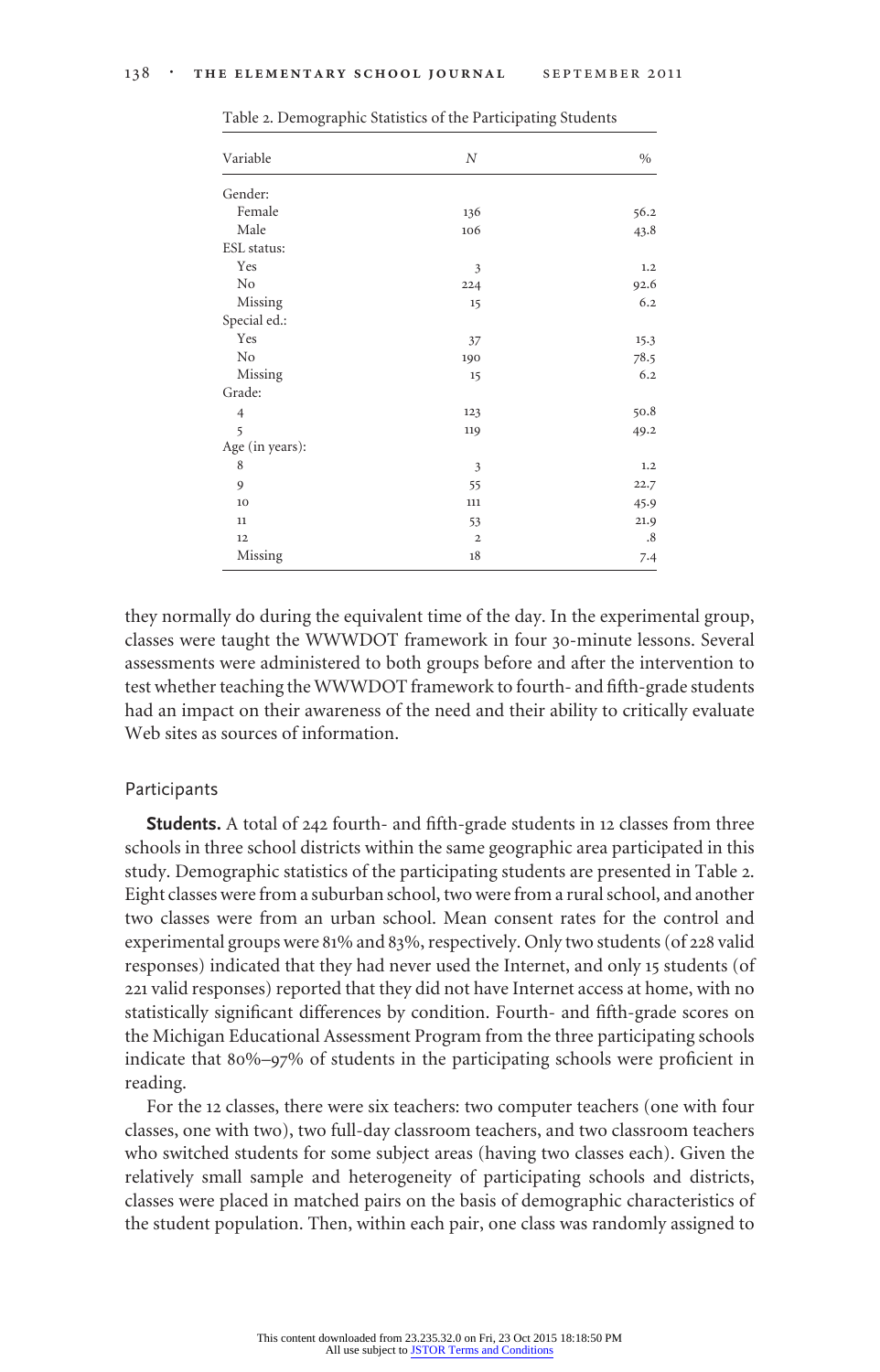the experimental condition. When there was more than one class taught by the same teacher, classes were designated as a matched pair, which not only matched student demographics but also served to hold the teacher's impact constant across conditions. In total, three fourth-grade classes and three fifth-grade classes were randomly assigned as experimental, and four fourth-grade classes and two fifth-grade classes served as controls. Data analyses suggest no difference between grades on study measures.

**Teachers.** A survey of participating teachers showed a mean of 10.8 years of K–12 teaching experience (range 3–34) and a mean of 6.8 years of experience at the grade levels they were teaching (range 1–26). Five had a master's degree. Two had a degree in technology education.

Based on the survey, the teachers had their students on the Internet for 52 minutes each week on average, with a range of 0–90 minutes. Only one of the teachers reported teaching students how to read on the Internet, and she reported spending 1.4 minutes on average teaching Internet reading each week.

## Treatment and Control Procedures

**The experimental group.** In the experimental group, students learned the WWWDOT framework in four 30-minute lessons. This intervention is intentionally brief. We believed a brief intervention would have a better chance of being successfully disseminated if it proved effective. At the same time, we recognize that such a brief intervention has less of a chance of showing effects.

The four sessions' lesson plans were read through and piloted by four experienced fourth-grade teachers with teaching backgrounds and current teaching positions similar to those of the teachers participating in the current study. Lesson plans were revised based on pilot work. Lessons are described below.

**Lesson 1.** Teachers explained to students that everyone can publish on the Internet. Then they invited students to comment on the possible problems of some of the information on the Internet. Following the comments, teachers emphasized the importance of critically evaluating Web sites and asked students to think what aspects they should pay attention to when evaluating Web sites' trustworthiness. Teachers also showed students some hoax Web sites. Then teachers introduced the WWW-DOT framework using a PowerPoint slide and called students' attention to the name of the framework as an acronym. Teachers used another slide to explain WWW (who, why, and when). For each W, teachers gave two or three researcher-selected example Web sites on immigration (a topic commonly taught in the state at these grade levels) and invited students to find the relevant information and make comments.

**Lesson 2.** Teachers asked students what the WWWDOT framework was for and what WWW was. Then they explained the DOT part of the framework with two or three researcher-selected example Web sites for each element. While reading the example sites for each element of DOT, teachers asked students to comment on the relevant element and the WWW of the framework. As with lesson 1, this was a whole-class interactive lesson led by the teacher.

**Lesson 3.** Teachers reviewed why it was necessary to evaluate the trustworthiness of Web sites and all six elements of the WWWDOT framework. Then they handed out three WWWDOT worksheets (Fig. 1) to each student and asked the students to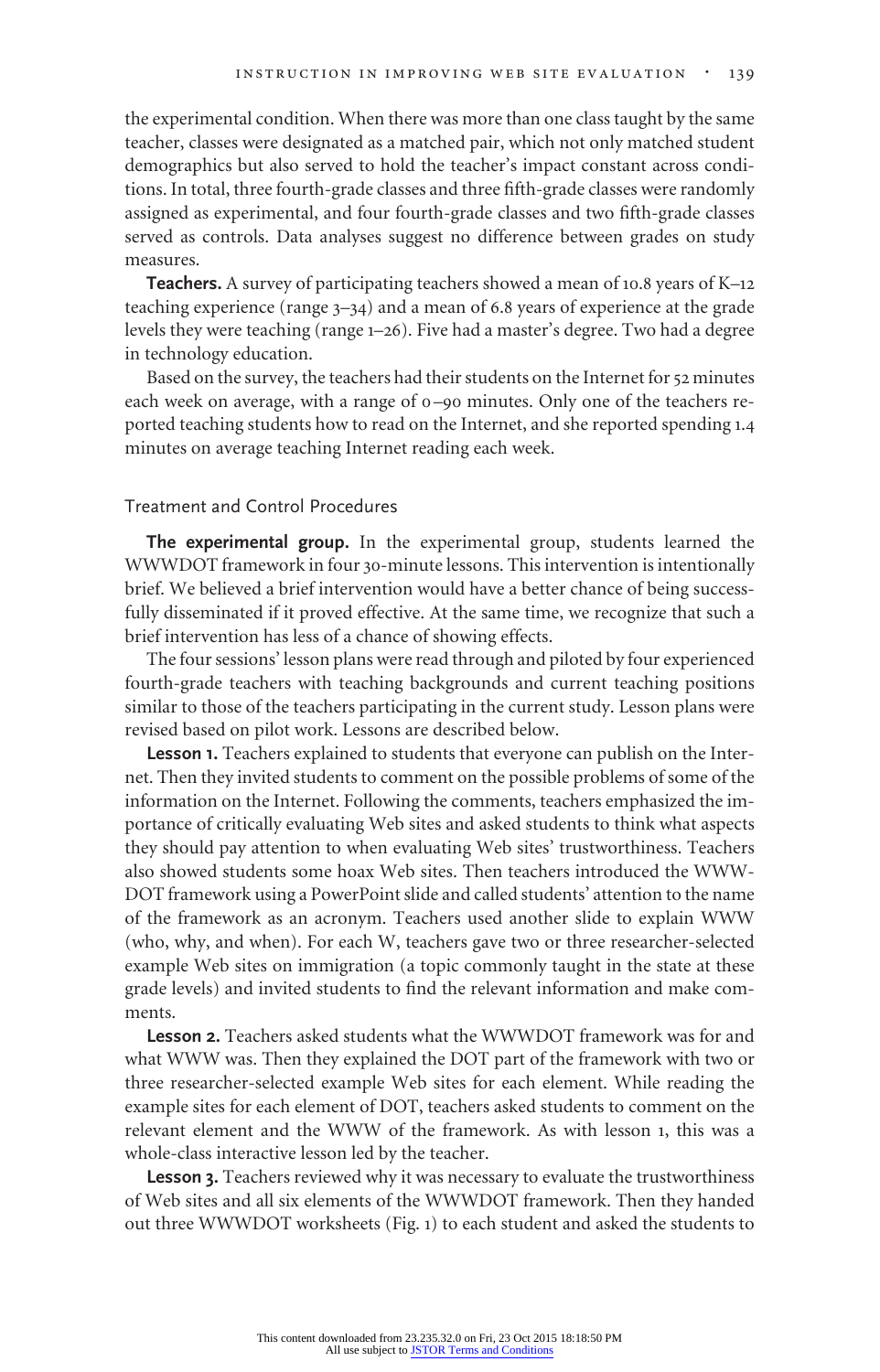| 140 | THE ELEMENTARY SCHOOL JOURNAL |  | SEPTEMBER 2011 |  |
|-----|-------------------------------|--|----------------|--|
|     |                               |  |                |  |

| Grade Level         | Name | Doto |  |  |
|---------------------|------|------|--|--|
| 11PI<br><u>UIJL</u> |      |      |  |  |

**WWWDOT:** A Tool for Supporting Critical Reading of Internet Sites [lines/space provided for writing/drawing are deleted for space]

Who wrote this (and what credentials do they have?) [five lines provided for writing] Why did they write it? [five lines provided for writing] When was it written and updated? [four lines provided for writing] Does this help meet my needs (and how)? [five lines provided for writing] Organization of site (you can write and/or draw.) [seven short lines provided for writing and space provided for drawing] To do list for the future [five full-length lines provided for writing]

Figure 1. WWWDOT worksheet.

evaluate three researcher-selected Web sites on the Underground Railroad. Each student worked on one computer with the links to the three Web sites on the screen. Students could talk to one another while they worked on completing the worksheets.

**Lesson 4.** Students began by finishing work on the WWWDOT worksheets from lesson 3. Then, teachers asked students to have a debate on the trustworthiness of each Web site. Teachers briefly explained the difference between a debate and an argument and showed students each Web site using a projector. Students used the WWWDOT framework to reason whether each Web site was or was not trustworthy and why.

**Web sites used and instruction.** All Web sites used in teaching were authentic rather than researcher written. Given that there is as yet no well-established system for specifically judging Web site readability, the Simplified Measure of Gobbledygook (SMOG) Reading Level Calculator (a formula that estimates the years of education needed to understand a piece of printed text) was used. It showed that the reading level of the Web sites' text was approximately fourth and fifth grade.

Teachers who were assigned to teach the WWWDOT framework in the experimental classes participated in a 2-hour professional development workshop before the intervention. They learned about the rationale for this study, the importance of teaching students to evaluate Web sites, the WWWDOT framework, and how to teach students this framework. The researchers and the teachers went through the lesson plans for the four 30-minute sessions together and learned how to use the Web sites in the lesson plans.

Three teachers completed the intervention during a 2-week period (two 30 minute sessions per week) and the other three finished it within 1 month (one 30 minute session per week). Analyses revealed no differences in findings between classes who completed the intervention during a 2-week period and those who completed it during a 1-month period.

## The Control Group

The control group teachers were asked to do what they would normally do during the time the experimental group was having WWWDOT sessions—that is, to teach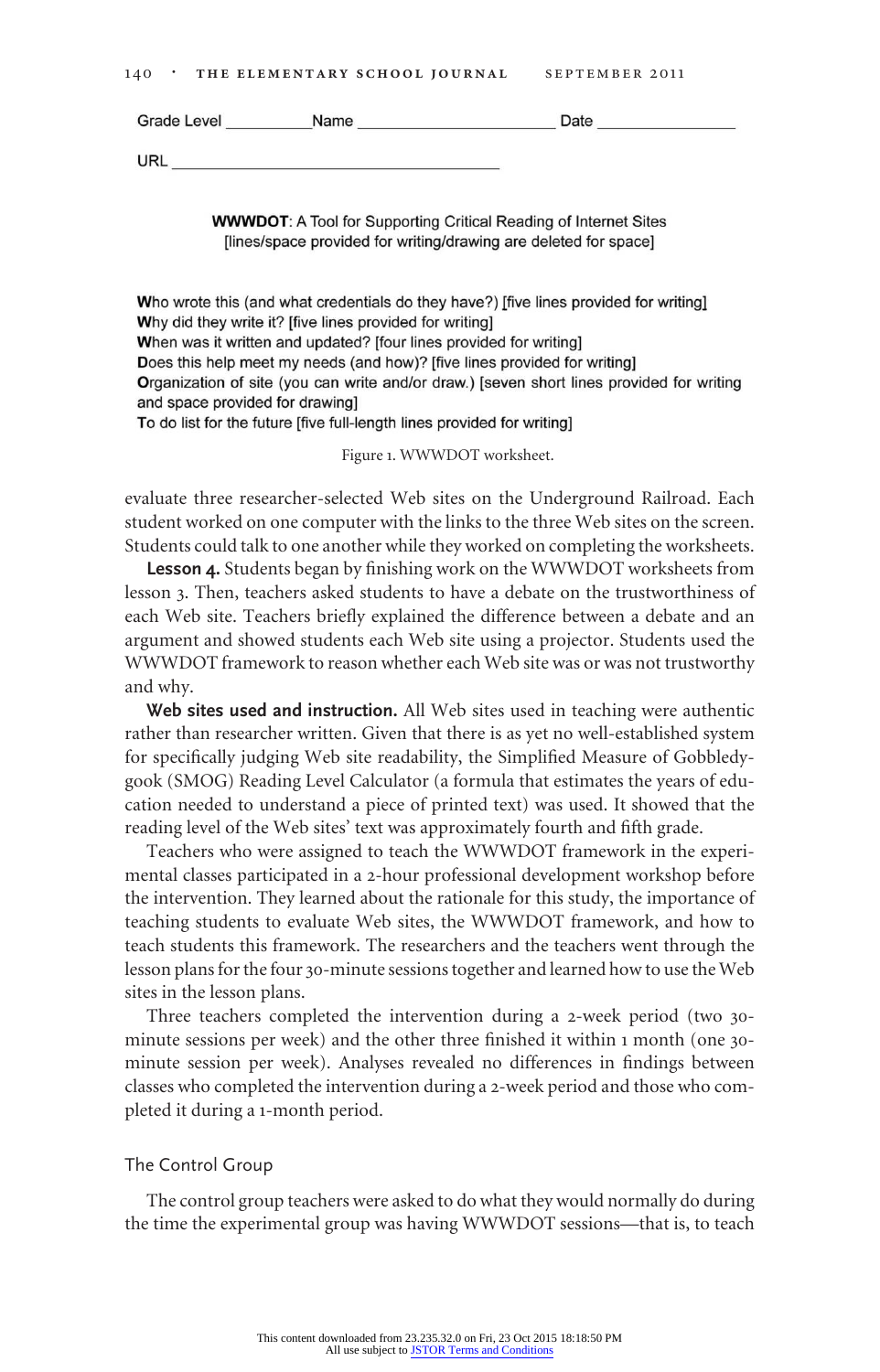as originally planned. Three control classes had their regular computer class activities. During the two sessions the researchers observed, students in these three control classes spent most of their time editing pieces they were writing about what they would like to be when they grow up. They also searched the Internet for images of the profession they were writing about. Another three control classes received contentarea instruction as they normally would. The content and activities during the two sessions when the researcher observed did not involve use of the Internet.

#### Monitoring Implementation

The first author observed each experimental class for one of the two WWWDOT lessons and one of the two WWWDOT practice sessions. Control classes were observed twice during the equivalent times. The researcher observed for 30 minutes each time, coding any class activity related to what was specified in the WWWDOT lesson plans.

Experimental group teachers were observed staying close to the WWWDOT lesson plans. The total number of aspects of each of the six components of WWWDOT addressed by the experimental teachers during the two observations of each experimental classroom ranged from 11 to 21. In contrast, in the control classrooms, only two teachers addressed any of the issues listed on the protocol at any time. These two teachers taught their students how to identify their needs while searching on the Internet. A *t* test of the mean number of WWWDOT components addressed showed that the experimental group provided more instruction in Web site evaluation than the control group at a level of statistical significance ( $t = 6.168$ ,  $df = 12.462$ ,  $p < .001$ ).

#### Assessments

No previous assessments to measure elementary-age students' Web site evaluation skills were found; thus the researchers designed all assessments used in the study (Baildon & Baildon [2008] have since published measures used in a fourth-grade classroom in Singapore). The assessments included a questionnaire, a Single Web Site Evaluation Task, and a Web Site Ranking Task. All were piloted multiple times for content, wording, and duration with students in schools in which no class participated in the project. We revised assessments based on observations during piloting.

**Questionnaire.** A questionnaire was designed to measure (*a*) students' awareness of the need to critically evaluate Web sites as sources of information, (*b*) students' Web site evaluation skills, including the six aspects of WWWDOT, and (*c*) students' basic skills in using a browser and seeking information on the Internet (not a target of instruction in WWWDOT but a possible covariate). It consisted of 18 five-point Likert-scale items. For example, one item states, "As long as the Web site contains information I am looking for, I do not care who wrote the Web site." Another states, "While I read things on the Web site, I am aware of the author's purpose of writing/ creating it." Following each item, five choices were given: strongly agree, agree, neither agree nor disagree, disagree, and strongly disagree. In designing the questionnaire, the researchers used positive statements and negative statements to avoid having either end of the scale—strongly agree or strongly disagree— consistently most desirable. No time limit was given. Internal consistency of the questionnaire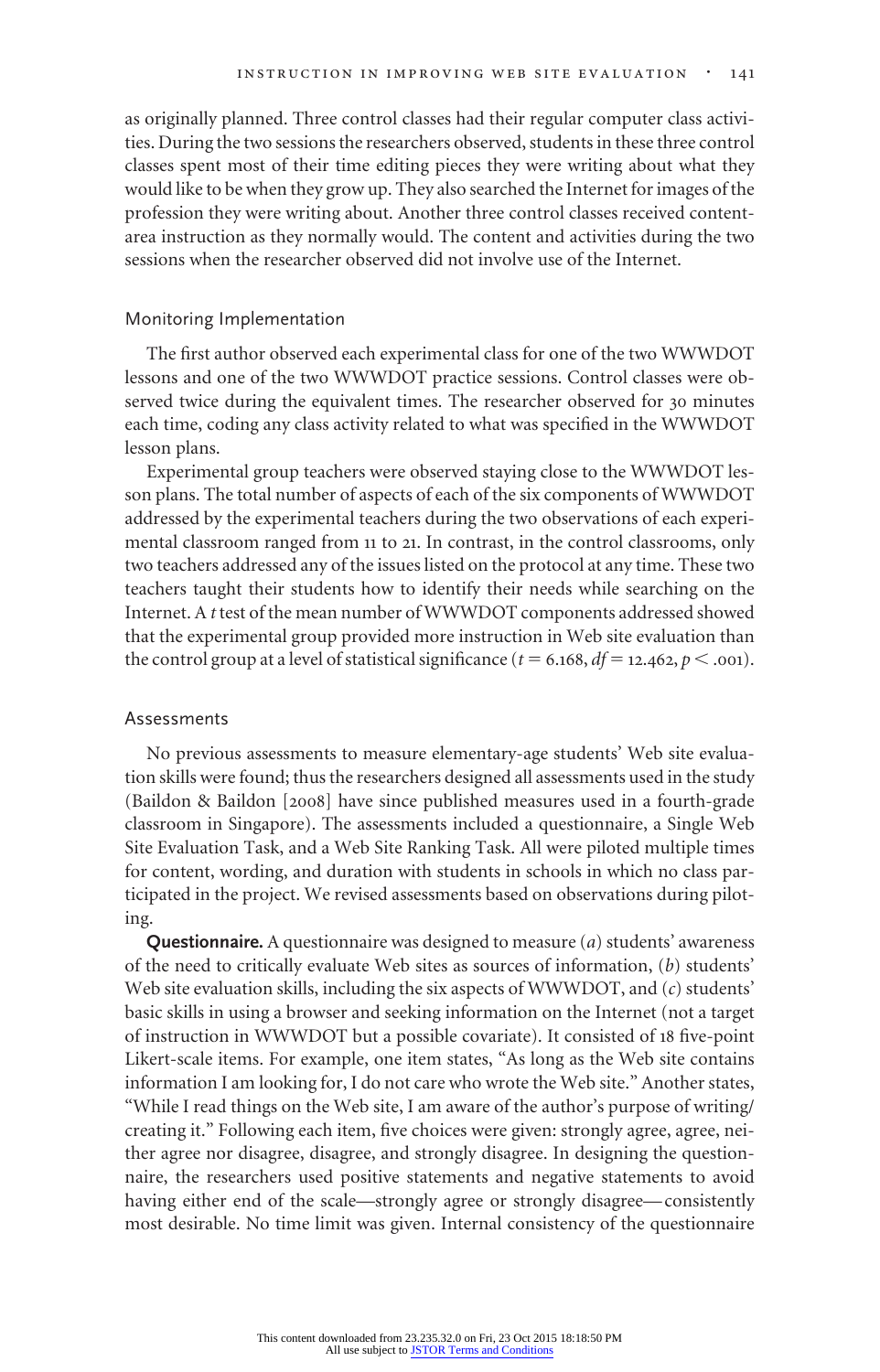Single Website Evaluation Task, Form A

Suppose that you are looking for information about Pandas on the Internet and come

across the following website. Please read the first page closely before clicking on any links. You

can scroll all the way to the bottom of the page as you read. Please write one paragraph telling

about whether you should trust and use the information on the site and why. You have 25

minutes to finish this task.

While reading the website, you may browse the other pages of the website a little bit, but

please focus mainly on the first page.

While writing about whether you should trust the information on the website and your

reasons, you do not need to pay a lot of attention to spelling, grammar, or handwriting. For this

#### task, a rough draft is fine.

[Link to the website]

Figure 2. Example, Single Web Site Evaluation Task.

has a Cronbach's alpha of .728. As items were designed on a 5-point Likert scale, students' responses to each item were given a number from 1 to 5 depending on the most desirable response.

**Single Web Site Evaluation Task.** The Single Web Site Evaluation Task (Fig. 2) was designed to measure how students evaluate Web sites as sources of information. First, the students were asked to browse a Web site and make a judgment about whether or not the information on it was trustworthy. Second, the students were asked to write one paragraph telling why they should trust or should not trust the information on the site.

Web sites used for this task were actual Internet Web sites that could be accessed from schools (despite filters) if their topic was searched for on the Internet. All Web sites contained not only text but also media such as graphs, animations, images, or video. In addition, each site met the following criteria: (1) it was on a topic likely to be of interest to elementary students and (2) it was relatively trustworthy in some respects and not very trustworthy in other respects (so students could show a range of evaluation skills). To avoid a familiarity effect, two equivalent forms were designed. To keep the two forms as equivalent as possible, we kept the instruction/scenario and the topic of the Web site on each form the same. The only difference between the two forms was the Web site link. By random assignment, half the students in each class had one form at pretest and the other half had the other form at pretest; students took the alternate form at posttest. Students were given 25 minutes for this assessment.

For each student, two scores were given. One was the score for their overall judgment about whether or not they thought information on the Web site was trustworthy. For this, a student could receive 0, 1, or 2 points. Using criteria including (*a*) the update year, (*b*) the author's credentials, (*c*) the purpose of the site, (*d*) the informa-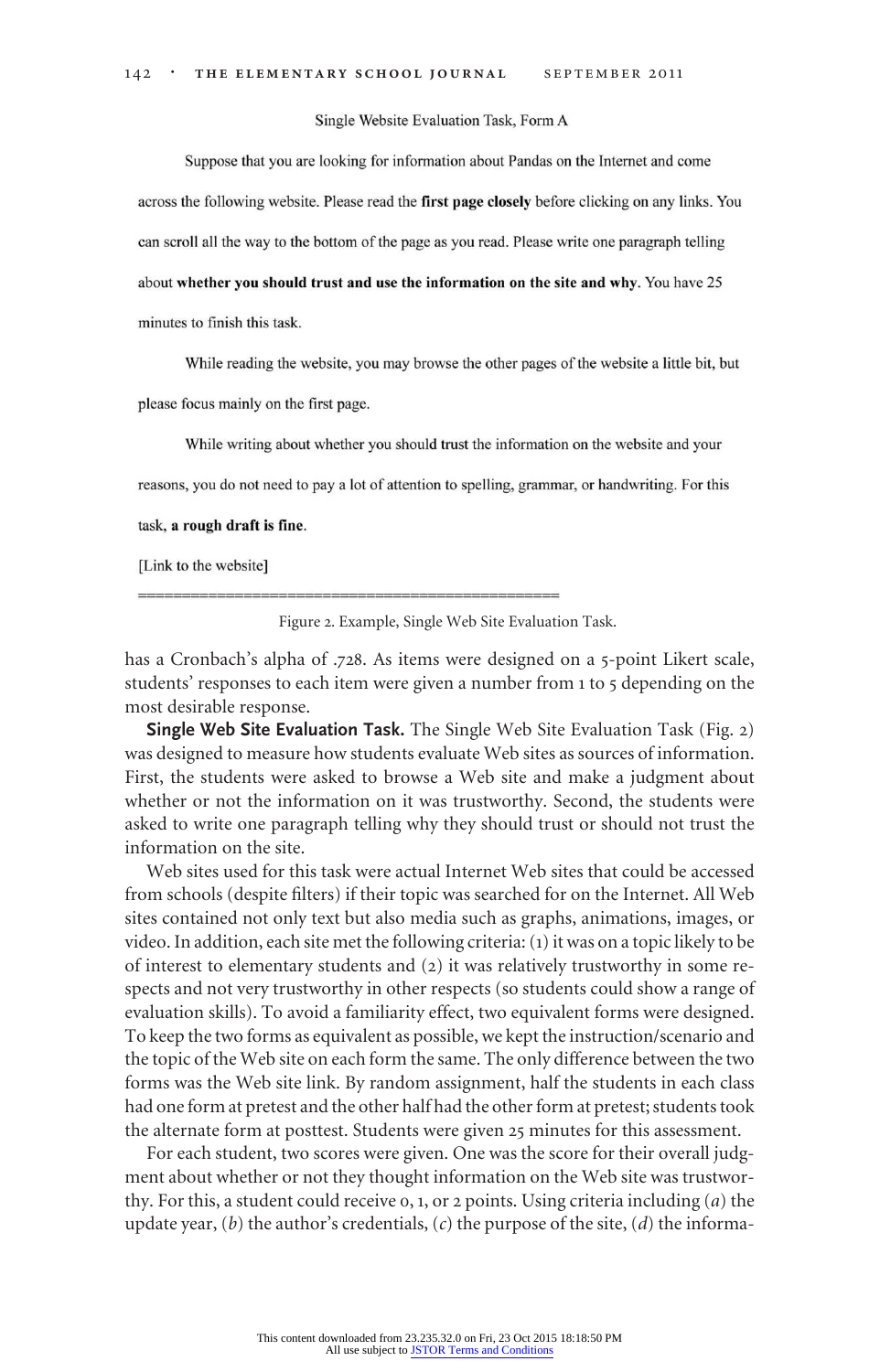tion source, (*e*) the presence of spelling or grammatical mistakes, and (*f*) the presence of nonworking links, the researchers and four experts reviewed the two Web sites and judged the Web site of form A to be trustworthy in some respects and not in others, and overall to be only slightly more trustworthy than less. They also judged the Web site of form B to be trustworthy in some respects and not in others, but judged it to be clearly more trustworthy than less. Therefore, for form A the response "yes and no" received a score of 2, whereas for form B the response "yes" received a 2. For form A, the response "yes" received a score of 1, whereas for form B the response "yes and no" received a score of 1. In both cases, the response "no, I don't trust it" received a score of 0.

The second score for this task was given based on the reasons the student provided for why one should or should not trust and use information on the site. Responses were scored based on whether they showed that (*a*) the student identified an appropriate thing to look at for the purpose of evaluation of the Web site as a source of information (e.g., the date when the Web site was updated) and (*b*) the student used a good strategy for evaluation (e.g., examining the credentials of the author of the site). A student's total score is a score for the number and quality of reasons given on the reason part of this assessment. Scores ranged from 0 to 12. Scoring was conducted by two raters blind to condition and blind to pre and post. The interrater reliability between these raters, based on a random sample of 42 samples across condition and assessment time, was 93.5%.

**Web Site Ranking Task.** This task was designed to test whether students were able to distinguish relatively trustworthy Web sites from relatively untrustworthy Web sites and to identify how they made the distinctions. First, students were asked to rank four Web sites from the most trustworthy to the least trustworthy. Second, students were asked to write one paragraph about why they chose one as the most trustworthy and write another paragraph about why they chose another as the least trustworthy. Web sites were chosen for this task on the same bases as for the Single Web Site Evaluation Task, with the addition that we aimed to maximize the difference in trustworthiness among sites used in the task. Again, two forms of the assessment were developed, with form counterbalanced within classroom (see Fig. 3). Students were given 30 minutes to complete this assessment.

For each student, three scores were given: a score from 0 to 6 for Web site ranking, a score from 0 to 12 for the reasons for ranking a site as the most trustworthy, and a score for the reasons they gave for ranking a site as the least trustworthy. Reason scoring was done by two raters blind to condition and blind to pre and post. Based on a random sample of 42 pieces across condition and pre and post, interrater reliability was 92.3%.

## Administration of Assessments

In both groups before and after the intervention, the questionnaire was administered first, followed by the Single Web Site Evaluation Task and then the Web Site Ranking Task. All preassessments were completed within 2 to 3 weeks before the intervention, and all postassessments were completed within 2 to 3 weeks after the intervention. Assessments were administered by the researchers with assistance from the teachers using detailed assessment protocols.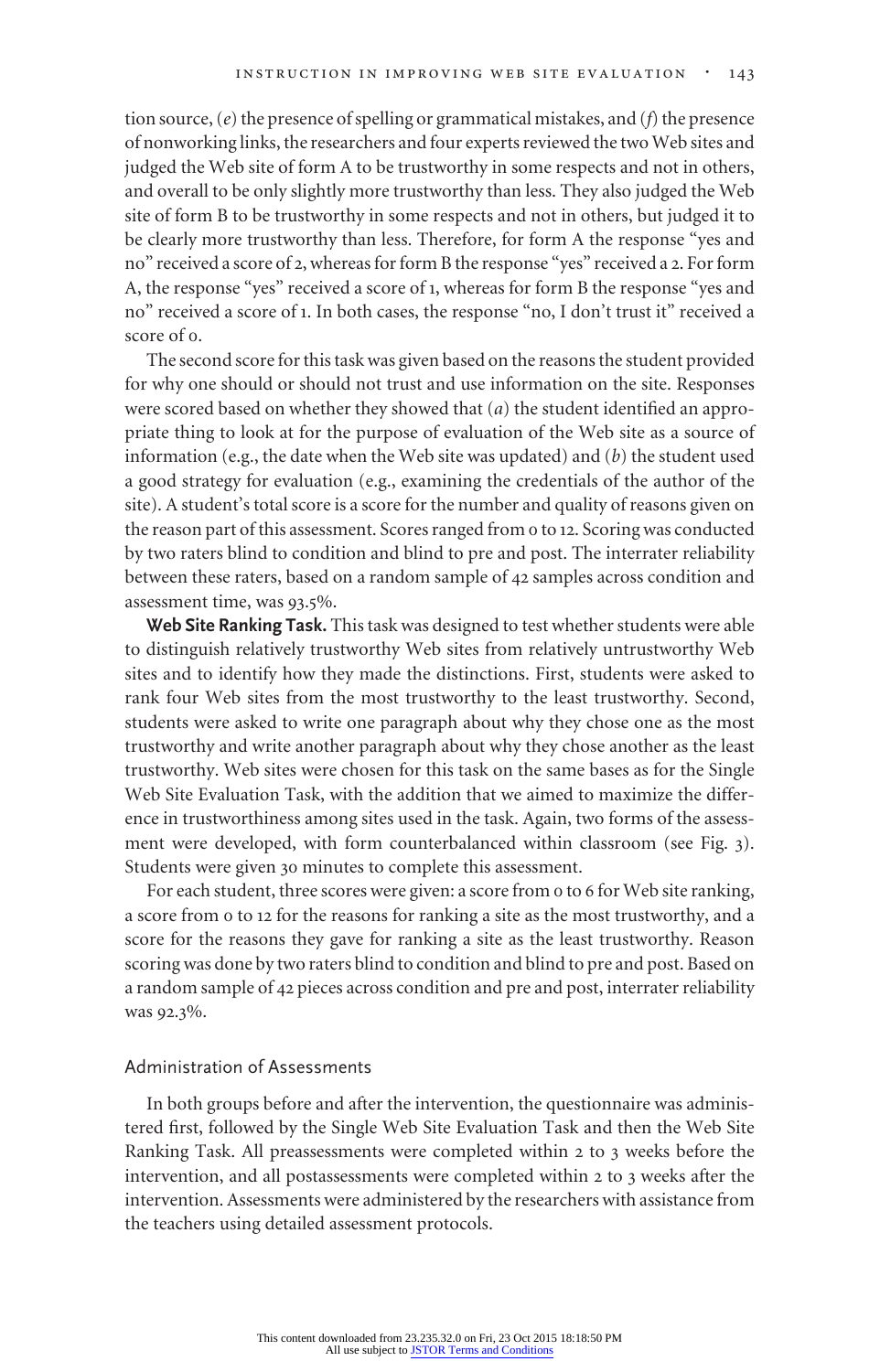#### Website Ranking Task, Form A

Suppose you are searching for information about the Respiratory System and you find the following 4 websites. During the next 30 minutes, please:

1. Check out the websites, **browsing them a little bit**. Please read the first page for at least 5 minutes before clicking on any links. You can scroll all the way to the bottom of the page as you read.

2. Rank the websites based on how much you can trust the information in them.

3. Write down the reasons why you trust one the most and another the least.

While writing, you do not need to pay a lot of attention to the spelling, grammar, or your handwriting. For this task, a rough draft is fine. Please write down all the reasons you have in mind.

[Link to website A] [Link to website B] [Link to website C] [Link to website D]

Please circle one for each category.

| Most trustworthy:        | A B C D |
|--------------------------|---------|
| Second most trustworthy: | A B C D |
| Third most trustworthy:  | A B C D |
| Fourth most trustworthy: | A B C D |

Take a look at the website that you ranked as the most trustworthy and write down your reasons.

Take a look at the website that you ranked as the least trustworthy and write down your reasons.

Figure 3. Example, Web Site Ranking Task.

## Analysis Procedures

The Statistical Package for the Social Sciences (SPSS, version 13.0) was used to analyze data. For data collected through the questionnaire, the judgment score and the reasoning score (separately) of the Single Web Site Evaluation Task, and the reasoning part of the Web Site Ranking Task, ANCOVAs (analyses of covariance) were used to estimate the effect of the intervention, if any. Data from the three assessments were analyzed and modeled individually. For each model, preassessment scores were checked and found to meet the ANCOVA assumption of homogeneous regression slopes.

For the questionnaire data, an overall score was used in the data analysis with ANCOVA. Then, in order to find out if there was any effect of the intervention on different aspects of the participants' awareness and evaluation skills, an ordinal regression model (PLUM) was used to analyze data obtained from each individual item.

For the ranking scores, an ordinal regression model with the logit link (proportional odds model) was used to test the effect of the intervention on all levels of ranked categorical outcomes (Bender & Benner, 2000). The assumption of parallel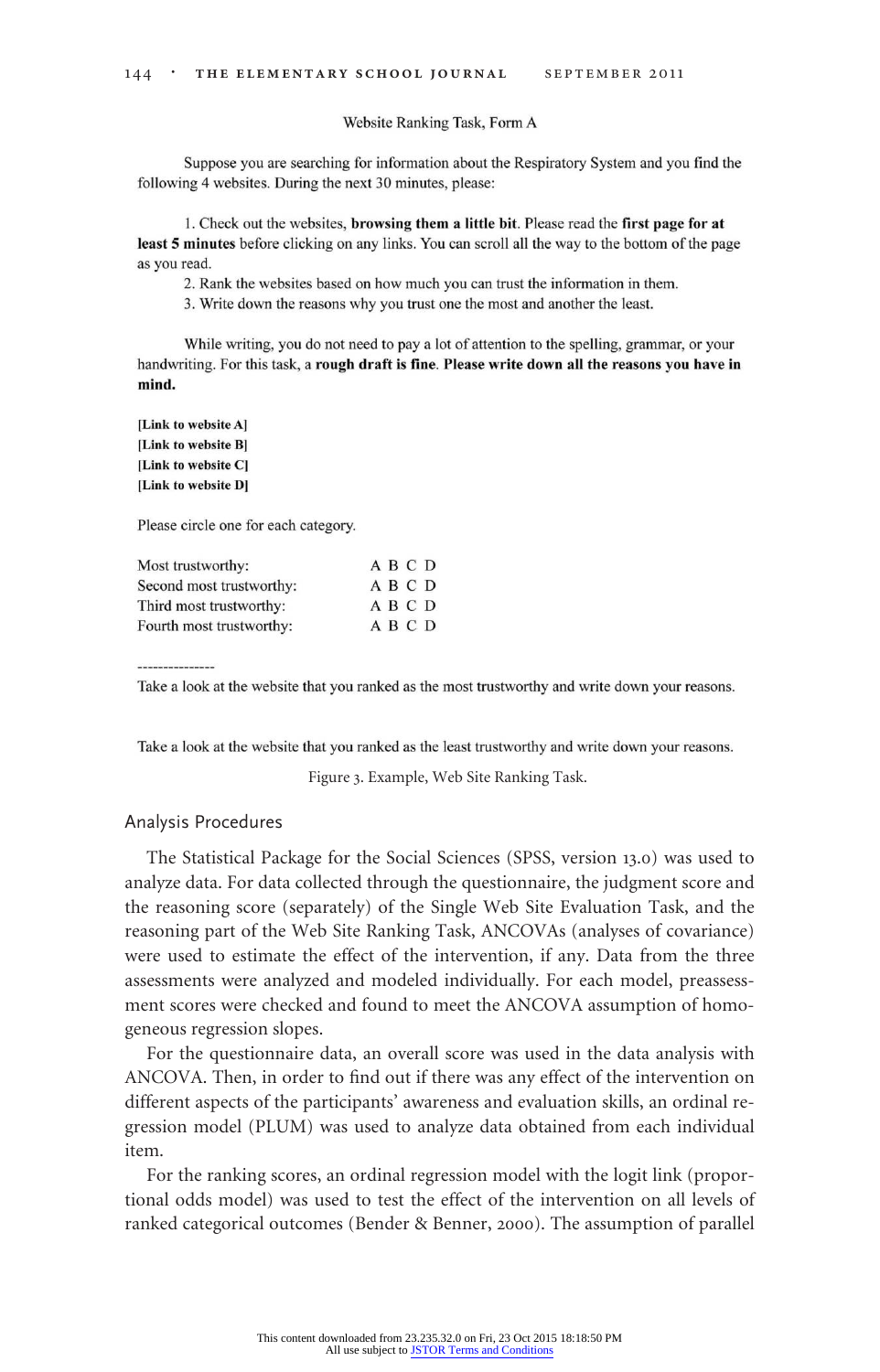|                                         | Preassessment |           | Postassessment |           |                |
|-----------------------------------------|---------------|-----------|----------------|-----------|----------------|
| Condition                               | М             | <i>SD</i> | M              | <i>SD</i> | Adjusted $M^a$ |
| Questionnaire:                          |               |           |                |           |                |
| Experimental                            | 61.57         | 6.394     | 68.689         | 6.935     | 68.619         |
| Control                                 | 61.58         | 6.199     | 63.333         | 6.662     | 63.319         |
| Single Web site overall judgment score: |               |           |                |           |                |
| Experimental                            | .992          | .680      | 1.002          | .826      | 1.014          |
| Control                                 | .896          | .573      | .909           | .788      | .899           |
| Single Web site reason score:           |               |           |                |           |                |
| Experimental                            | 1.56          | 1.861     | 4.02           | 2.831     | 3.877          |
| Control                                 | 1.22          | 1.718     | 1.30           | 1.506     | 1.373          |
| Web site ranking reason score:          |               |           |                |           |                |
| Experimental                            | 1.07          | 2.08      | 5.48           | 5.00      | 5.50           |
| Control                                 | 1.07          | 2.50      | 1.67           | 2.34      | 1.65           |

Table 3. Means, Standard Deviations, and Means Adjusted by Pretest Scores for Study Outcome Measures

<sup>a</sup> Adjusted mean is a mean adjusted by the pretest score.

lines across all levels of the ranking outcome was met. A  $p<.$ o5 level of statistical significance was used in all the models adopted.

ANCOVA and ordinal regression were run comparing outcomes for classes taught by computer teachers to outcomes for classes taught by regular classroom teachers. No interaction effect was found between the classes taught by these different types of teachers, and results are reported for classes of the two types of teachers combined.

## **Results**

Recall that the research question for this study was, what is the impact of instruction in the WWWDOT framework, if any, on fourth- and fifth-grade students' awareness of the need and their ability to critically evaluate Web sites as sources of information? The results show that just four 30-minute sessions of instruction in the WWWDOT framework did make fourth- and fifth-grade students more aware of the need to evaluate information on the Internet for credibility and better able to evaluate the trustworthiness of Web sites on multiple dimensions. However, the students in the experimental group did not perform better in overall judgment and Web site ranking than those in the control group.

## Questionnaire

There was a significant effect of instruction in the WWWDOT framework on participants' postassessment scores after controlling participants' preassessment scores,  $F(1, 198) = 42.06$ ,  $p < .01$ ,  $r = .42$ . Table 3 presents the means, standard deviations, and means adjusted by preassessment scores by assessment time and condition for this and all outcome measures.

To further explore the effects of instruction in the WWWDOT framework on students' concepts of Web site credibility and their evaluation skills, we used an ordinal regression model with data for each item of the questionnaire. Because some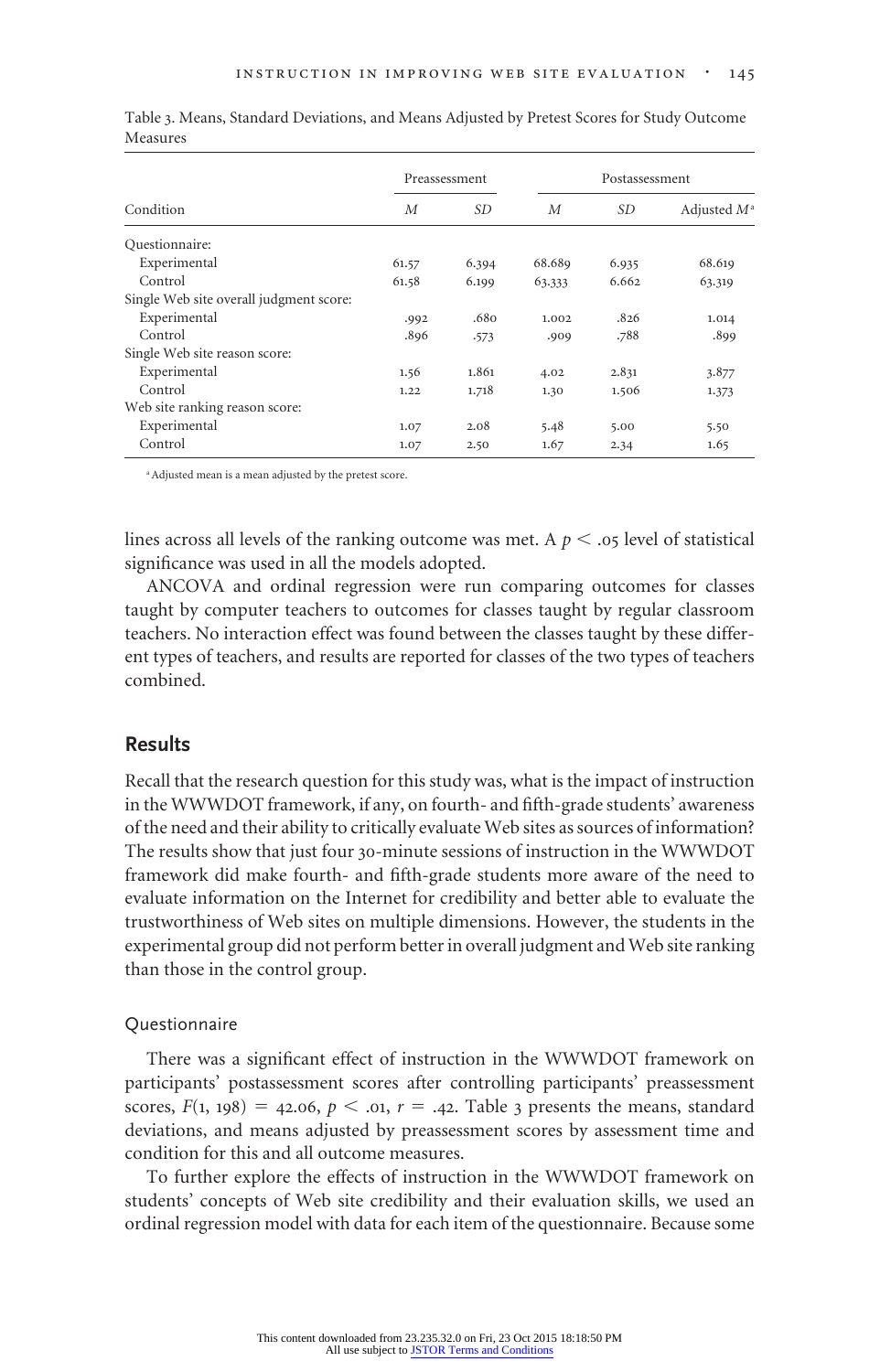category cells were empty, the chi-square goodness-of-fit statistic was not valid; therefore, conclusions from the results of the ordinal regression model are merely suggestive and should be interpreted with caution. After controlling for the preassessment scores, the coefficients for the instruction in the framework were positive and significant for all the variables except for items 1, 2, 11, 13, and 15. The findings from ordinal regression analyses of individual questionnaire items suggest that instruction in the WWWDOT framework (*a*) helps students be more aware of the existence of untrustworthy information on the Internet; (*b*) improves the experimental group's Web site evaluation skills in identifying authorship of Web sites, noticing currency of information on Web sites, noting existence of different purposes for creating a Web site, attending to organization of Web sites, and having a plan about what to do next while browsing a Web site; (*c*) does not help students take their own needs into consideration while browsing a Web site; (*d*) does not improve students' confidence in their self-perceived evaluation skills (on the contrary, there was a slight, not statistically significant decrease in experimental group students' self-perceived Web site evaluation skills); and (*e*) does not have an impact on their browsing skills (we did not expect it would, as that was not a focus of the intervention).

## Single Web Site Evaluation Task

Recall that there were two scores for the Single Web Site Evaluation Task: one for participants' overall judgment of the trustworthiness of a Web site, and one for reasons participants gave for why they should or should not trust a Web site. The two scores were not significantly correlated ( $r = .102$ ,  $p = .127$ ), and two ANCOVAs were run separately to examine if there were any effects of the intervention on the two scores.

**Judgment score.** There was no significant effect of instruction in the WWWDOT framework on participants' postassessment judgment scores after controlling for the effect of participants' preassessment judgment scores,  $F(1, 209) = .755$ ,  $p = .386$ ,  $\eta^2 =$ .004 (see Table 3).

**Reason score.** The covariate, the students' preassessment reason score, had a significant effect on the postassessment reason score,  $F(1, 209) = 27.864$ ,  $p < .001$ ,  $\eta^2$  = .09. There was also a significant effect of instruction in the WWWDOT framework on participants' postassessment reason scores after controlling for the effect of participants' preassessment reason scores,  $F(1, 209) = 72.498$ ,  $p < .001$ ,  $\eta^2 = .23$  (see Table 3 and Fig. 4). The mean postassessment scores were 5.45 for the experimental group and 1.60 for the control group. Postassessment examples from an average scorer from each group follow.<sup>1</sup>

Lauren, an average scorer randomly selected from an experimental class, scored 6 for her reasons (some corrections were made for readability). Rater's comments in brackets explain the scoring:

From the information I would think that it is true, but the website was by Jian Mu a graduate, but who knows who that person is. It is not someone you know like the History Channel. [*3 points for having identified an appropriate thing to look at, that is, the author of the website; located the correct information, Jian Mu; and appropriately linked information about the author to the trustworthiness of the website*.]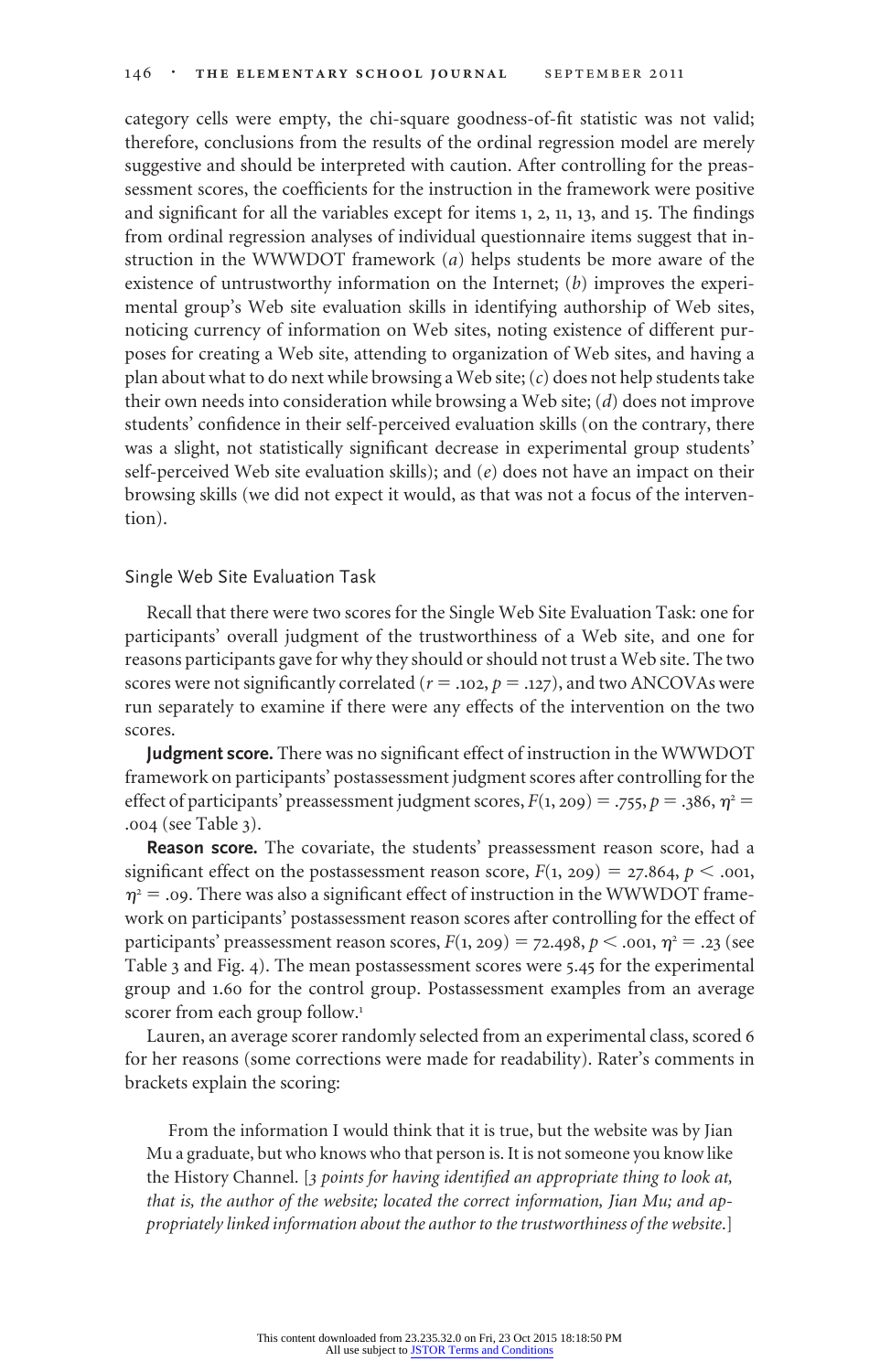

Figure 4. Comparison lines of pre- and postreason scores: Single Web Site Evaluation Task.

But other than that all the information is probably true like the panda living in China. But the pictures look like paintings not real. And in one of the pictures the panda is in a comic made of veins. [*3 points for having identified an appropriate thing to look at, that is, whether the pictures look realistic or not; gotten the correct information, that is, the picture is not realistic; and appropriately linked the issue of the pictures to the trustworthiness of the website.*]

Amy, an average scorer randomly selected from a control class, scored 3 for her reasons: "I can trust this information because I think it sounds true. Like it said Panda Bears are found in parts of South China, Tibet, Nepal and few other countries and I knew that it is true. [*3 points for having used a good strategy, that is, checking background knowledge; used it correctly, and applied it well to make a sound judgment*.]"

#### Web Site Ranking Assessment

Recall that for this task there were three scores: a score for the actual ranking of the Web sites, a score for the reasons given for ranking a site as most trustworthy, and a score for the reasons given for ranking a site as least trustworthy.

**Ranking score.** The ordinal regression model investigating effects of instruction and preassessment scores on postassessment scores had a coefficient of .259 for instruction in the framework. The positive coefficient for the independent variable indicates that instruction in the WWWDOT framework increased the probability of making the correct judgment on which Web site was trustworthy and which was not. However, this increased probability was not statistically significant ( $p = .272$ ).

**Reasons score.** The scores for reasons why one Web site was chosen as the most trustworthy and the other as least trustworthy were significantly correlated ( $r = .486$ ,  $p <$  .001). Therefore, the two scores were used to create one variable in ANCOVA. There was a significant effect of the intervention on students' reason scores for the Web Site Ranking Task,  $F(1, 204) = 56.506$ ,  $p < .001$ ,  $\eta^2 = .07$  (see Table 3 and Fig. 5).

Donna, a randomly selected high scorer in the experimental group, stated her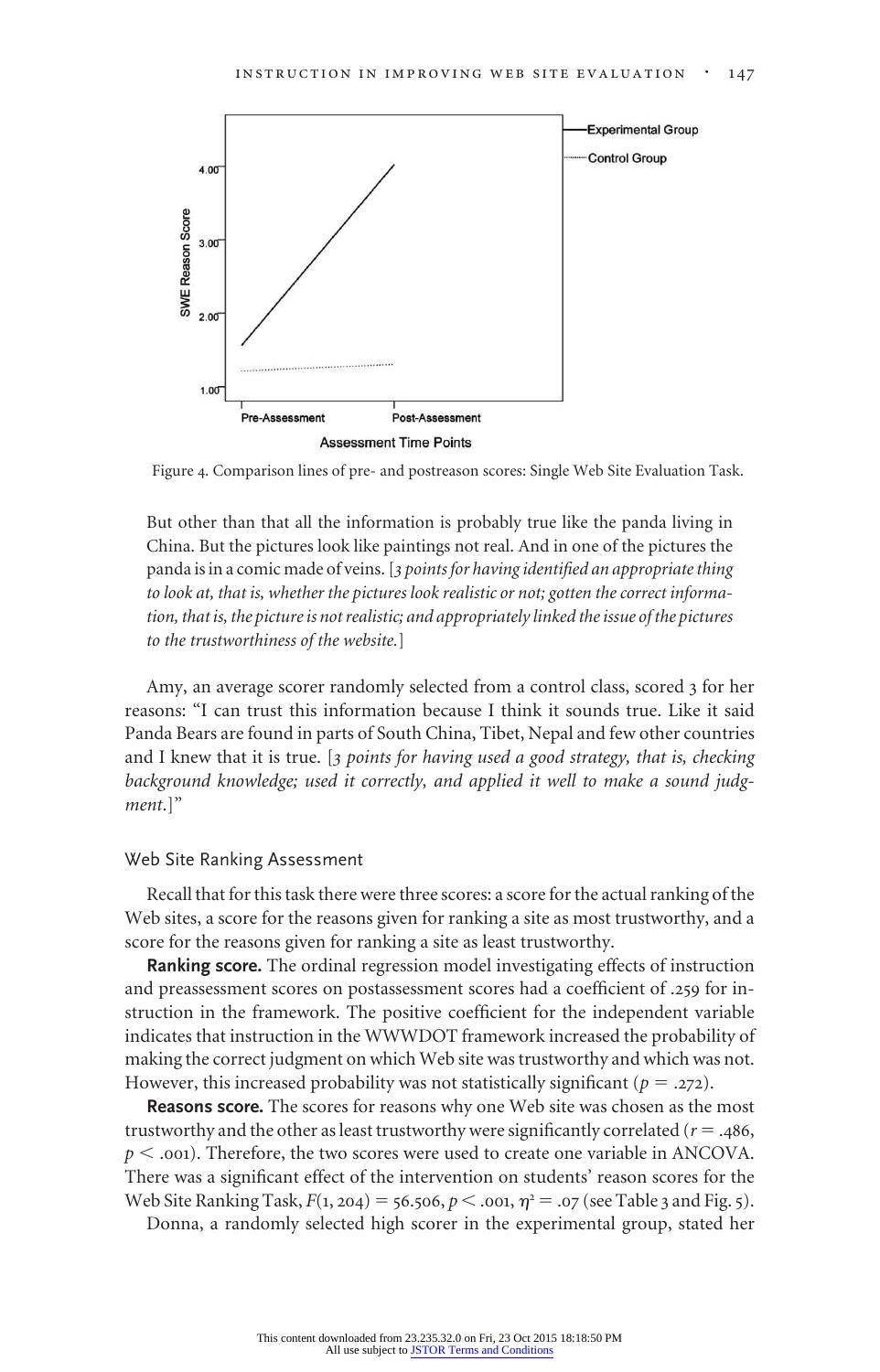

Figure 5. Comparison lines of pre- and postreason scores: Web Site Ranking Task scores.

reasons for trusting one of the Web sites the least as follows: "The author provides almost no information on the main page. The author doesn't even provide their name or when they made it. The author does inform you, but not much. If I were writing a paper on health I would definitely go to a different Web site." While the evaluation and reasoning of this fifth grader is certainly not perfect, it is clearly stronger than that of Trevor, a randomly selected high scorer in the control group: "I think the information on this website is trustworthy because whoever wrote the website wrote many things about the respiratory system, so they must know a lot about it." Trevor stated his reason why he trusted one of the Web sites the least as follows: "[This Web site that I trust the least] had few info, only links to other websites. The writer must know little about the respiratory system."

# **Discussion**

The findings suggest that only four 30-minute sessions of instruction in the WWWDOT framework changed fourth- and fifth-grade students' views about the credibility of information on the Internet. In contrast to the uncritical stance toward the Internet well documented in the literature (e.g., Hoffman et al., 2003; Kafai & Bates, 1997; Killi et al., 2008; Kuiper et al., 2005; Lorenzen, 2001; New Literacies Research Team & Internet Reading Research Group, 2006; Wallace et al., 2000), students who experienced the WWWDOT lessons came to realize that information on the Internet is not always accurate or true. Arguably, this awareness is a fundamental undergirding for anything the students might learn about the evaluation of Web sites as sources of information. As such, we believe this is especially appropriate and important to develop in elementary-age students.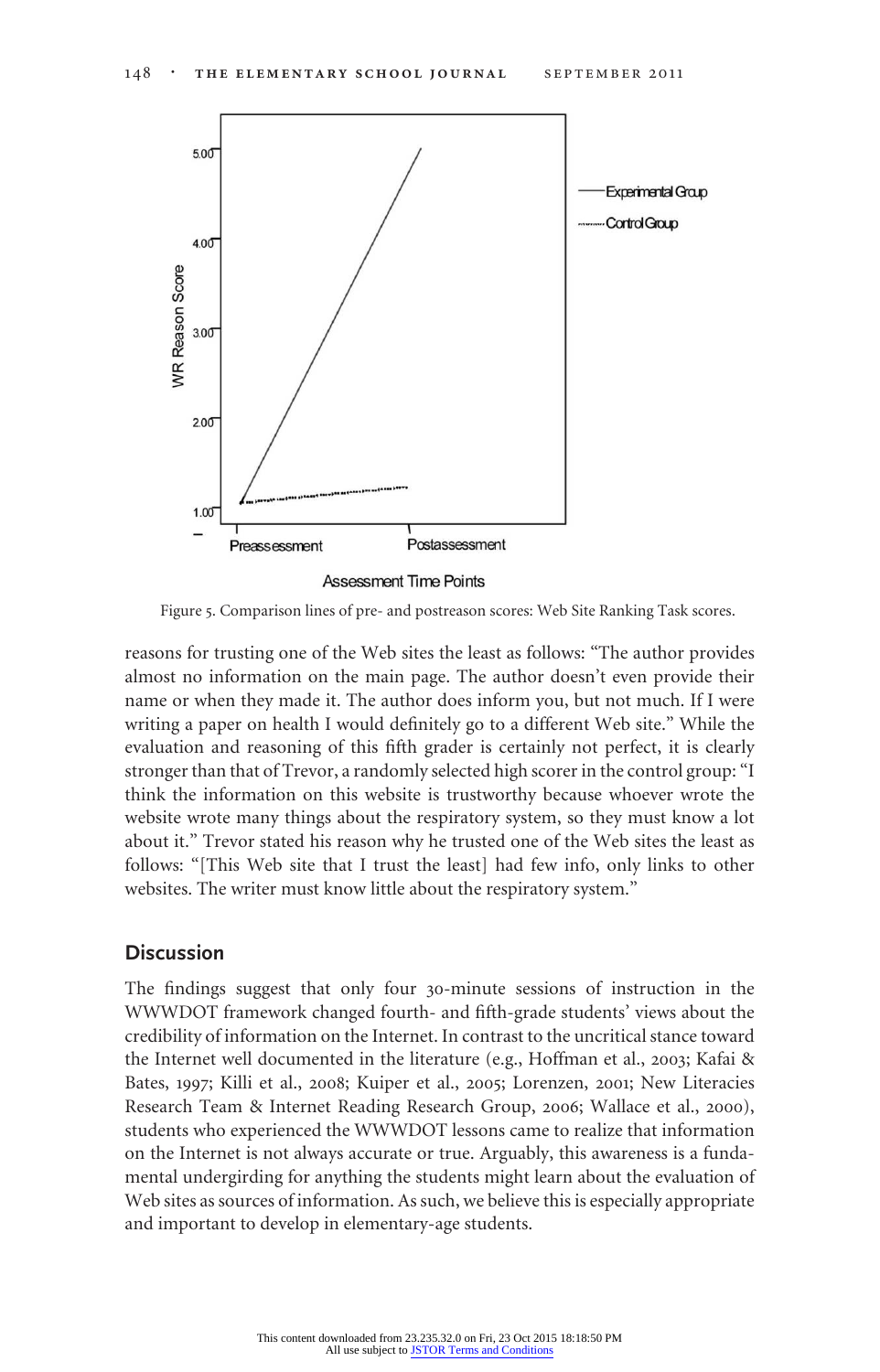Instruction in the framework also improved students' Web site evaluation skills, again in contrast to the typical state of affairs for U.S. students (e.g., New Literacies Research Team & Internet Reading Research Group, 2006; Wallace et al., 2000). After receiving the instruction, students could evaluate Web sites on multiple dimensions. However, students' overall judgment of the credibility of Web sites as trustworthy or not trustworthy and their ability to rank Web sites by relative trustworthiness were not improved at a level of statistical significance. More specifically, we can draw the following conclusions.

First, participants who received instruction in the WWWDOT framework outperformed participants who did not receive the instruction in critically evaluating Web sites on various dimensions. This finding was confirmed with three assessments including the questionnaire, the Single Web Site Evaluation Task (reason scores), and the Web Site Ranking Task (reason scores). After receiving the instruction, students looked at Web sites with more depth. Instruction helped students realize the importance of evaluating a Web site on dimensions such as authorship, when it was created or updated, why it was created, and its organization. While reading Web sites, students who received instruction in the WWWDOT framework applied what they learned and noticed aspects that allowed them to judge the trustworthiness of the information presented.

Second, although instruction in the framework enabled participants to point out trustworthy and untrustworthy aspects of a Web site, participants did not show improvement at a level of statistical significance in their overall judgment of a site's trustworthiness. One possible reason for this is that instruction made them overly critical (recall that "no I don't trust it" resulted in a score of 0 for both forms of the Single Web Site Task). Another explanation is that students know what to do but lack the relevant background knowledge to do it for those particular sites. Another is that students were not able to synthesize information they collected about the various dimensions of the Web site's credibility to make a sound judgment. As shown in the analysis of the scores on the reason part of the Single Web Site Evaluation Task, students were able to gather information about many aspects of a Web site that would inform a judgment about whether it is trustworthy or not. That might be just the first step, and synthesizing evaluations to form an overall judgment a later step. Additional or different instruction may be needed, or perhaps students simply need more time between pre- and postassessment to practice applying what they learned without additional lessons.

Third, it is not clear whether the experimental group showed improvement in evaluating a Web site with respect to whether the Web site met their needs. The questionnaire data and the data collected through the Single Web Site Evaluation Task and the Web Site Ranking Task suggested different results. The questionnaire data suggested that the experimental group did not show improvement in their report of whether they are inclined to, and can, evaluate whether a Web site meets their needs. However, experimental group students' responses to the Single Web Site Evaluation Task and Web Site Ranking Task showed that some did include their needs in evaluating Web sites after they received instruction. Perhaps the difference is due to the fact that the questionnaire items were decontextualized, whereas the other assessments were embedded in scenarios. Finally, we can conclude from this study that WWWDOT did not improve students' self-perceived Web site evaluation skills.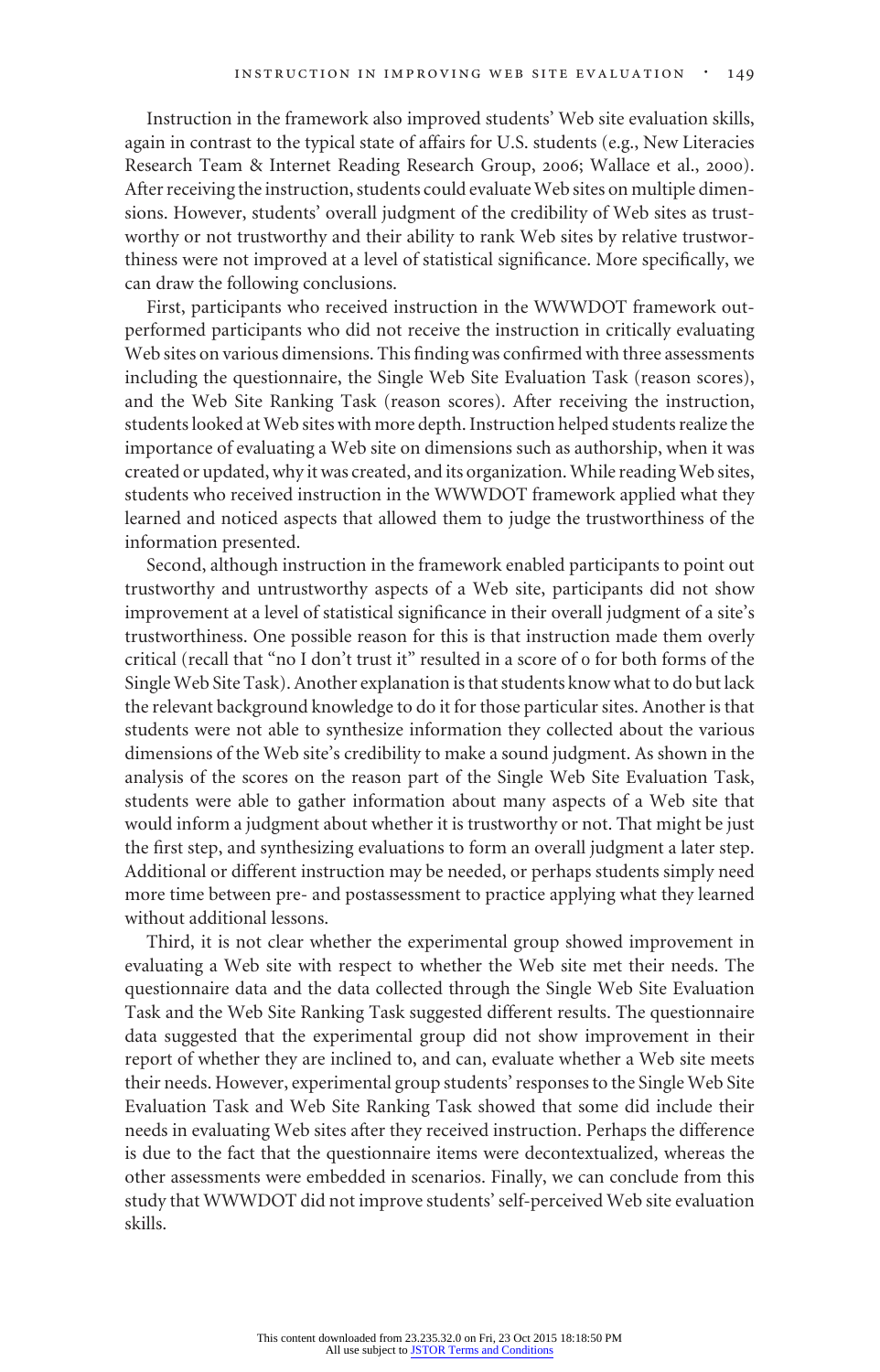Given the ubiquity of access and use of the Internet, and thus the need for new literacies and critical literacy skills (Burbules, 1997; Lankshear, 1997; Leu, 2002; Leu et al., 2004; Luke, 2000), it is encouraging that only four 30-minute sessions of instruction in the WWWDOT framework had an impact on fourth- and fifth-grade students' attitudes toward Web site evaluation and their attention to different dimensions in Web site evaluation (though we are unable to say which element or elements within those four sessions actually caused the effects observed). While, as noted earlier, a number of scholars have argued that new literacies should be central in classroom instruction (Lankshear & Knobel, 2003; Leu et al., 2004), there is some distance to go before that is a reality. Thus it is noteworthy and important that a brief intervention can have an impact. Of course, it is also important to examine in future research whether and how instruction in WWWDOT can be lengthened, modified, or expanded to have a greater impact.

#### Limitations

This study is the first in the literature to test the impact of a framework for improving elementary-age students' Web site evaluation skills in a randomized field trial, and it has a number of strengths, such as the use of different types of measures. That said, the study also has several limitations. First, because measures of students' Web site evaluation skills did not previously exist, the researchers created all measures used in this study. Although the procedures for creating these measures were extensive, and the measures proved reliable and analyzable, there is nonetheless space for more elaborate assessment development and use of these further developed assessments in testing the impact of this intervention and others.

Second, students' ranking scores might be affected by the readability level of each Web site, and this factor was not entirely controlled. According to the SMOG Reading Level Calculator, the Web sites had appropriate readability. However, it is possible that there are difficult linguistic structures and vocabulary in some parts of the Web sites, especially those used for the Web Site Ranking Task, that were not well captured by the SMOG. Moreover, the SMOG was not designed to measure the readability of Web sites, and Web site readability could be a different construct than printed-text readability.

Third, the matched-pair design in this study was only at the class level and favored district and school demographic characteristics over other factors. Matching at the student level, and matching on a greater range of factors, such as teachers' graduate degrees, would have made for a stronger design; however, this was not possible due to constraints on the sample size and the sample pool.

Fourth, we must be cautious about generalizing the findings to other settings. Even though the participants in this study came from different backgrounds, the sample size of 12 classes is relatively small, and some groups, such as English language learners, were not well represented. Moreover, this study only tested the framework with fourth- and fifthgrade students. The results might not hold with other age groups.

#### Future Research

This study was an important first step in testing a framework for improving students' Web site evaluation skills. Clearly, additional trials are called for to add to the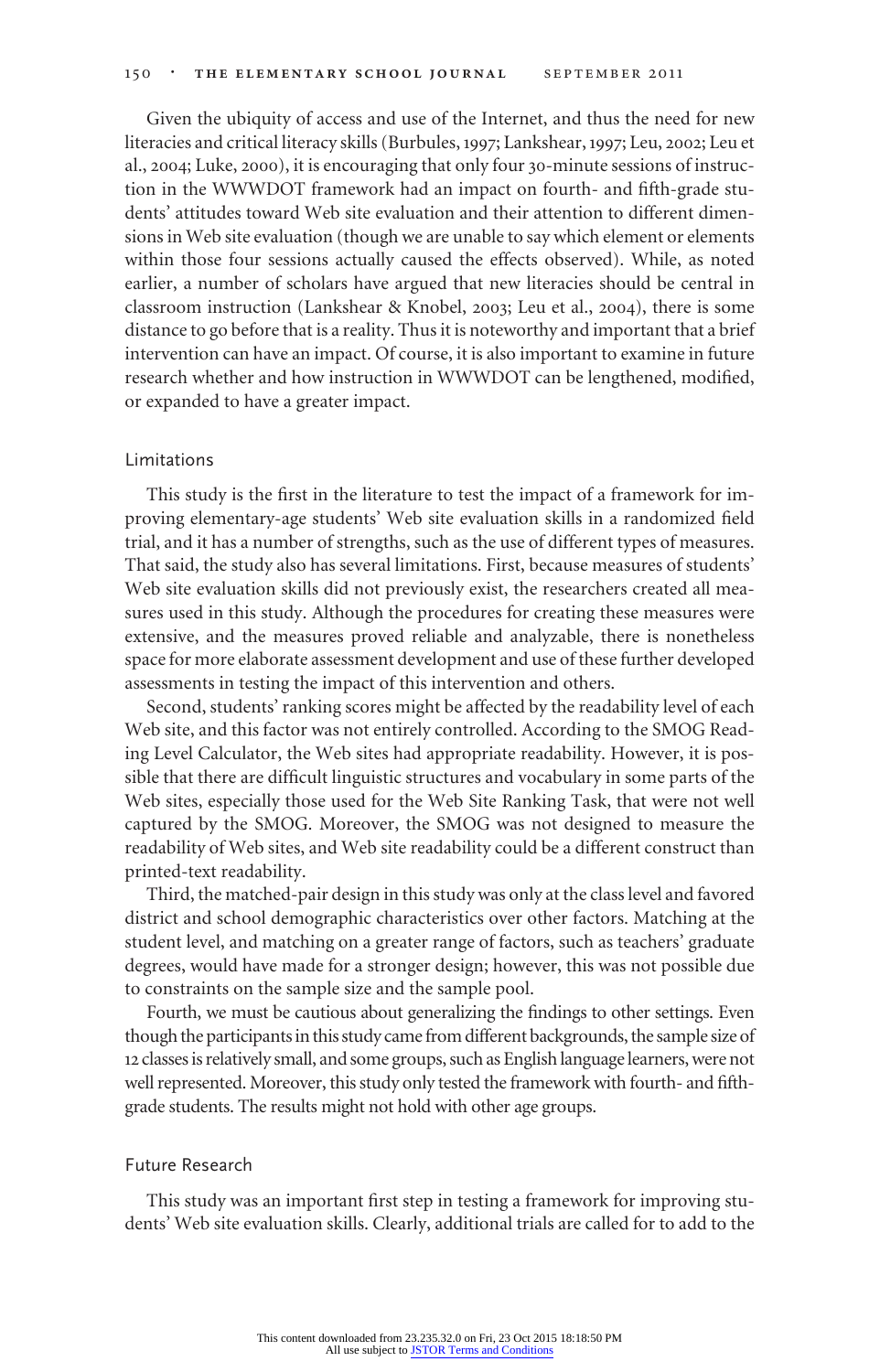sparse empirical base on this topic. First, the effect of instruction in the WWWDOT framework, as well as expanded or alternative frameworks, should be examined with students in other grade levels, settings, and samples. Second, studies should examine how students apply or do not apply what they learn from the WWWDOT framework to their everyday Internet reading at home or at school. Third, research should deepen our understanding of the informational synthesis process with respect to critical evaluation of Web sites. Studies should investigate how good elementary-age Web site evaluators evaluate Web sites, synthesize information, and make sound judgments, and how they developed their evaluation ability (see Zhang & Duke [2010] for some data along these lines). Fourth, studies should examine the longerterm effects of instruction in the WWWDOT framework. Do students taught this framework demonstrate differences in their view of Web site credibility and their Web site evaluation skills months after instruction? What kind of follow-up, if any, is necessary? Finally, it would be interesting to examine whether this instruction transfers to evaluation of print text or texts more multimedia in nature than those examined here.

## **Notes**

We thank Beth Dobler, Mary Lundeberg, Kim Maier, and Punya Mishra for the advice they provided on the design and reporting of this research. We also thank Tonglu Li for scoring the data as an outside rater and our colleagues who served as expert Web site evaluators. Finally, we thank the teachers and students who participated in the study. Correspondence concerning this article should be addressed to Shenglan Zhang, Department of World Languages and Cultures, College of Liberal Arts and Sciences, Iowa State University. E-mail: shenglan@iastate.edu.

1. The procedure by which these examples were selected is as follows: First, the performance level (e.g., average level) for comparison was decided and the IDs of students at that performance level in each condition group were listed. Second, from the IDs of students of the average performance level in each group, one ID was randomly selected for each group and that student's writing example was pulled.

# **References**

- Agosto, D. E. (2002). A model of young people's decision-making in using the Web. *Library & Information Science Research,* **24**, 311–341.
	- American Library Association. (2011). Criteria for evaluating Web sites. Retrieved from http:// www.ala.org/ala/mgrps/divs/alsc/greatwebsites/greatwebsitesforkids/greatwebsites.cfm
	- Arafeh, S., Levin, D., Rainie, L., & Lenhart, A. (2002). The digital disconnect: The widening gap between Internet-savvy students and their schools. Retrieved from Pew Internet and American Life Project Web site: http://www.pewinternet.org/~/media//Files/Reports/2002/PIP\_Schools \_Internet\_Report.pdf.pdf
- Baildon, R., & Baildon, M. (2008). Guiding independence: Developing a research tool to support student decision making in selecting online information sources. *Reading Teacher,* **61**(8), 636– 647.
	- Baskin, B. H. (1997). The role of computer graphics in literacy attainment. In J. Flood, S. B. Heath, & D. Lapp (Eds.), *Handbook of research on teaching literacy through the communicative and visual arts* (pp. 872–874). New York: Simon & Schuster Macmillan.
- → Bender, R., & Benner, A. (2000). Calculating ordinal regression models in SAS and S-Plus. *Biometrical Journal,* **42**(6), 677–699.
	- Burbules, N. C. (1997). Rhetorics of the Web: Hyperreading and critical literacy. In I. Snyder (Ed.), *Page to screen: Taking literacy into the electronic era* (pp. 102–122). New York: Routledge.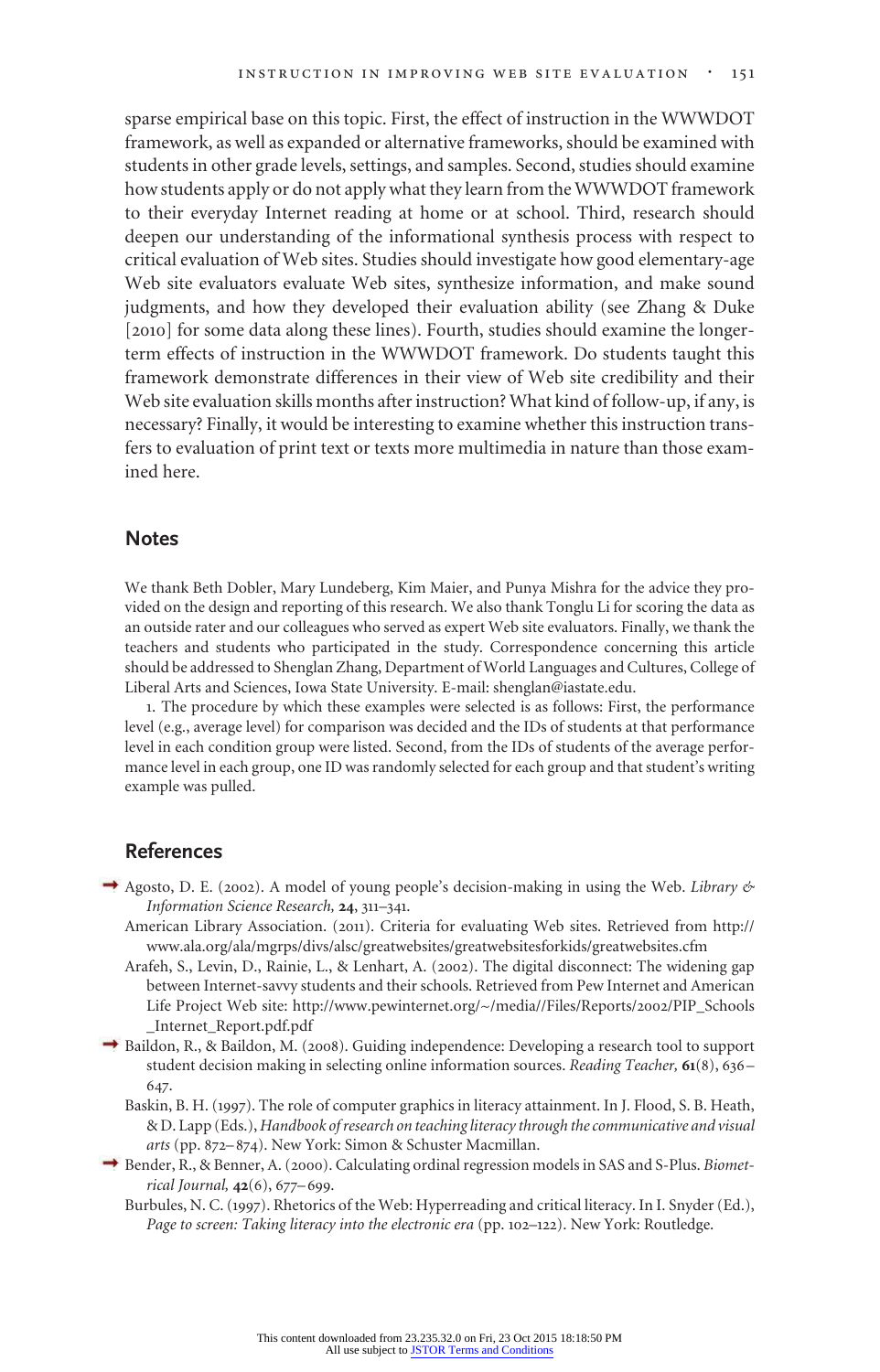Burbules, N. C., & Callister, T. A. (2000). *Watch IT: The risks and promises of information technologies for education*. Boulder, CO: Westview.

- Burke, J. (2000). Caught in the Web: Reading the Internet. *Voices from the Middle,* **7**(3), 15–23.
- Calisir, F., & Gurel, Z. (2003). Influence of text structure and prior knowledge of the learner on reading comprehension, browsing and perceived control. *Computers in Human Behavior,* **19**, 135–145.
	- Card, S., Mackinlay, J. D., & Shneiderman, B. (1999). *Readings in information visualization: Using vision to think.* San Diego: Academic Press.
- $\rightarrow$  Coiro, J., & Dobler, E. (2007). Exploring the online comprehension strategies used by sixth-grade skilled readers to search for and locate information on the Internet. *Reading Research Quarterly,* **42**, 214–257.
	- Davis, E. A., & Kirkpatrick, D. (2002). It's all the news: Critiquing evidence and claims. *Science Scope,* **25**(5), 32–37.
	- Eagleton, M. B., & Dobler, E. (2007). *Reading the Web: Strategies for Internet inquiry.* New York: Guilford.
	- Eagleton, M. B., Guinee, K., & Langlais, K. (2003). Teaching Internet literacy strategies: The hero inquiry project. *Voices from the Middle,* **10**(3), 28–35.
- Graesser, A. C., Wiley, J., Goldman, S. R., O'Reilly, T., Jeon, M., & McDaniel, B. (2007). SEEK Web tutor: Fostering a critical stance while exploring the causes of volcanic eruption. *Metacognition and Learning,* **2**, 89–105.
	- Graham, S., & Harris, K. (2005). *Writing better: Effective strategies for teaching students with learning difficulties*. Baltimore: Brookes.
	- Harris, R. (2007). *Evaluating Internet research sources*. Retrieved from http://www.virtualsalt.com/ evalu8it.htm
- $\rightarrow$  Hawes, K. S. (1998). Reading the Internet: Conducting research for the virtual classroom. *Journal of Adolescent & Adult Literacy,* **41**(7), 563–565.
	- Henry, L. A. (2007). *Exploring new literacies pedagogy and online reading comprehension among middle school students and teachers: Issues of social equity or social exclusion?* Unpublished manuscript, University of Connecticut, Storrs.
- Hirsh, S. G. (1999). Children's relevance criteria and information seeking on electronic resources. *Journal of the American Society for Information Science,* **50**(14), 1265–1283.
- $\rightarrow$  Hoffman, J. L., Wu, H.-K., Krajcik, J. S., & Soloway, E. (2003). The nature of middle school learners' science content understandings with the use of on-line resources. *Journal of Research in Science Teaching,* **40**(3), 323–346.
	- Iding, M., Landsman, R., & Nguyen, T. (2002). Critical evaluation of scientific Web sites by high school students. In D. Watson & J. Anderson (Eds.), *Networking the learner: Computers in education: Seventh IFIP World Conference on Computers in Education Conference Proceedings*. Dordrecht, Netherlands: Kluwer.
	- Kafai, Y., & Bates, M. J. (1997). Internet Web-searching instruction in the elementary classroom: Building a foundation for information literacy. *School Library Media Quarterly,* **25**(2), 103–111.
	- Kamil, M. L., & Lane, D. (1998). Researching the relationship between technology and literacy: An agenda for the 21st century. In D. Reinking, M. McKenna, L. Labbo, & R. Kieffer (Eds.), *Handbook of literacy and technology: Transformations in a post-typographic world* (pp.323–341). Mahwah, NJ: Erlbaum.
- Killi, C., Laurinen, L., & Marttunen, M. (2008). Students evaluating internet sources: From versatile evaluators to uncritical readers. *Journal of Educational Computing Research,* **39**, 75–95.
- Kuiper, E., Volman, M., & Terwel, J. (2005). The Web as an information resource in K–12 education: Strategies for supporting students in searching and processing information. *Review of Educational Research,* **75**, 285–328.
	- Lankshear, C. (1997). *Changing literacies*. Milton Keynes, England: Open University Press.
	- Lankshear, C., & Knobel, M. (2003). *New literacies: Changing knowledge and classroom learning*. Philadelphia: Open University Press.
- $\rightarrow$  Larkin, J., & Simon, H. A. (1987). Why a diagram is (sometimes) worth ten thousand words. *Cognitive Science,* **11**(1), 65–99.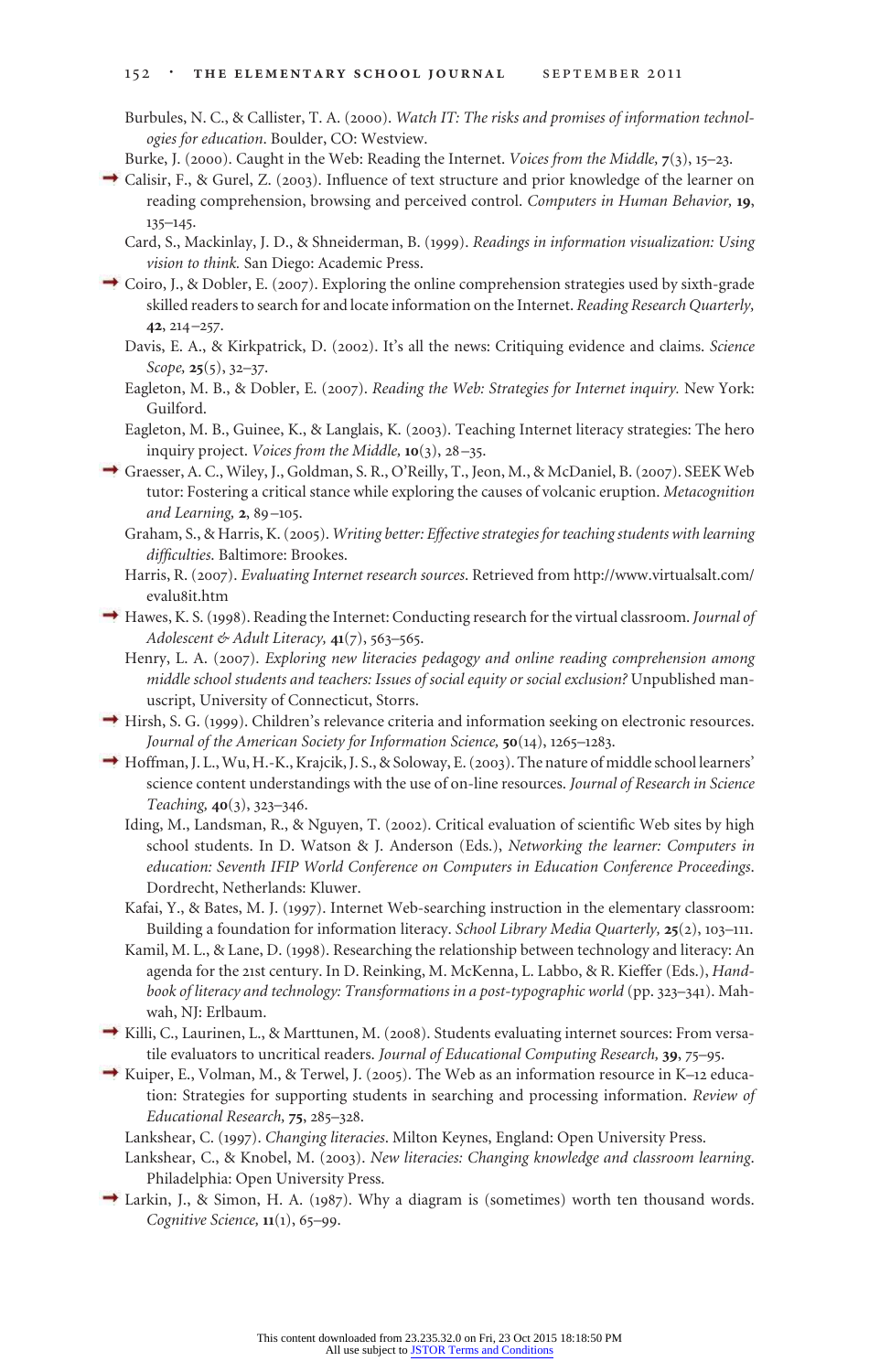- Lenhart, A., Simon M., & Graziano, M. (2001). The Internet and education: Findings of the Pew Internet & American Life Project. Retrieved from http://www.pewinternet.org/~/media//Files/ Reports/2001/PIP\_Schools\_Report.pdf.pdf
- Leu, D. J., Jr. (2002). The new literacies: Research on reading instruction with the Internet and other digital technologies. In A. E. Farstrup & S. J. Samuels (Eds.), *What research has to say about reading instruction* (3rd ed., pp. 310–337). Newark, DE: International Reading Association.
- Leu, D. J., Jr., Kinzer, C. K., Coiro, J., & Cammack, D. (2004). Toward a theory of new literacies emerging from the Internet and other information and communication technologies. In R. B. Ruddell & N. Unrau (Eds.), *Theoretical models and processes of reading* (5th ed., pp. 1568–1611). Newark, DE: International Reading Association.
- $\rightarrow$  Lorenzen, M. (2001). The land of confusion? High school students and their use of the World Wide Web for research. *Research Strategies,* **18**, 151–163.
- Luke, A. (2000). Critical literacy in Australia: A matter of context and standpoint. *Journal of Adolescent & Adult Literacy,* **43**(5), 448–462.
- $\rightarrow$  McDonald, S., & Stevenson, R. J. (1998). Effects of text structure and prior knowledge of the learner on navigation in hypertext. *Human Factors,* **40**(1), 18–27.
	- National Center for Education Statistics. (2000). *Teachers' use of computers and the Internet in public schools.* Retrieved from http://nces.ed.gov/surveys/frss/publications/2000090/index.asp? sectionid=2
	- National Center for Educational Statistics. (2005). *Internet access in U.S. public schools and classrooms: 1994*-2003. Retrieved from http://nces.ed.gov/pubsearch/pubsinfo.asp?pubid=2005015
	- National Center for Education Statistics. (2006). *Computer and Internet use by students in 2003.* Retrieved from http://nces.ed.gov/pubs2006/2006065.pdf
	- New Literacies Research Team & Internet Reading Research Group. (2006). *Results summary report from the Survey of Internet Usage and Online Reading for School District 10-C (Research Report No. 1),* University of Connecticut, New Literacies Research Lab.
- → Nimwegen, C. V., Pouw, M., & Oostendorp, H. V. (1999). The influence of structure and readingmanipulation on usability of hypertexts. *Interacting with Computers,* **12**, 7–21.
- $\rightarrow$  Quintana, C., Zhang, M., & Krajcik, J. (2005). A framework for supporting metacognitive aspects of online inquiry through software-based scaffolding. *Educational Psychologist,* **40**(4), 235–244. Rouet, J. F., & Levonen, J. J. (1998). Studying and learning with hypertext: Empirical studies and
	- their implications. In J. F. Rouet., J. J. Levon, A. Dillon, & R. J. Spiro (Eds.), *Hypertext and cognition* (pp. 9–24). Mahwah, NJ: Erlbaum.
- Schacter, J., Chung, G., & Dorr, A. (1998). Children's Internet searching on complex problems: Performance and process analysis. *Journal of the American Society for Information Science,* **49**, 840–849.
	- Schrock, K. (1999). Producing information consumers: Critical evaluation and critical thinking. *Book Report,* **17**(4), 47–48.
- Slone, D. J. (2002). The influence of mental models and goals on search patterns during web interaction. *Journal of the American Society for Information Science & Technology,* **53**(13), 1152– 1169.
	- Towne, L., & Hilton, M. (Eds.). (2004). *Implementing randomized field trials in education: Report of a workshop.* Washington, DC: National Academies Press.
	- U.S. Census Bureau. (2011). *Information & Communications: Internet publishing and broadcasting and internet usage*. Retrieved March 21, 2011 from http://www.census.gov/compendia/statab/ cats/information\_communications/internet\_publishing\_and\_broadcasting\_and\_internet\_ usage.html
	- University of California, Berkeley. (2009, October 24). *Evaluating Web pages: Techniques to apply and questions to ask.* Retrieved from http://www.lib.berkeley.edu/TeachingLib/Guides/ Internet/Evaluate.html
- Wallace, R. M., Kupperman, J., Krajcik, J., & Soloway, E. (2000). Science on the Web: Students on-line in a sixth-grade classroom. *Journal of the Learning Sciences,* **9**(1), 75–104.
- Walraven, A., Brand-Gruwel, S., & Boshuizen, H. P. A. (2009). How students evaluate information and sources when searching the World Wide Web for information. *Computers & Education,* **52**, 234–246.